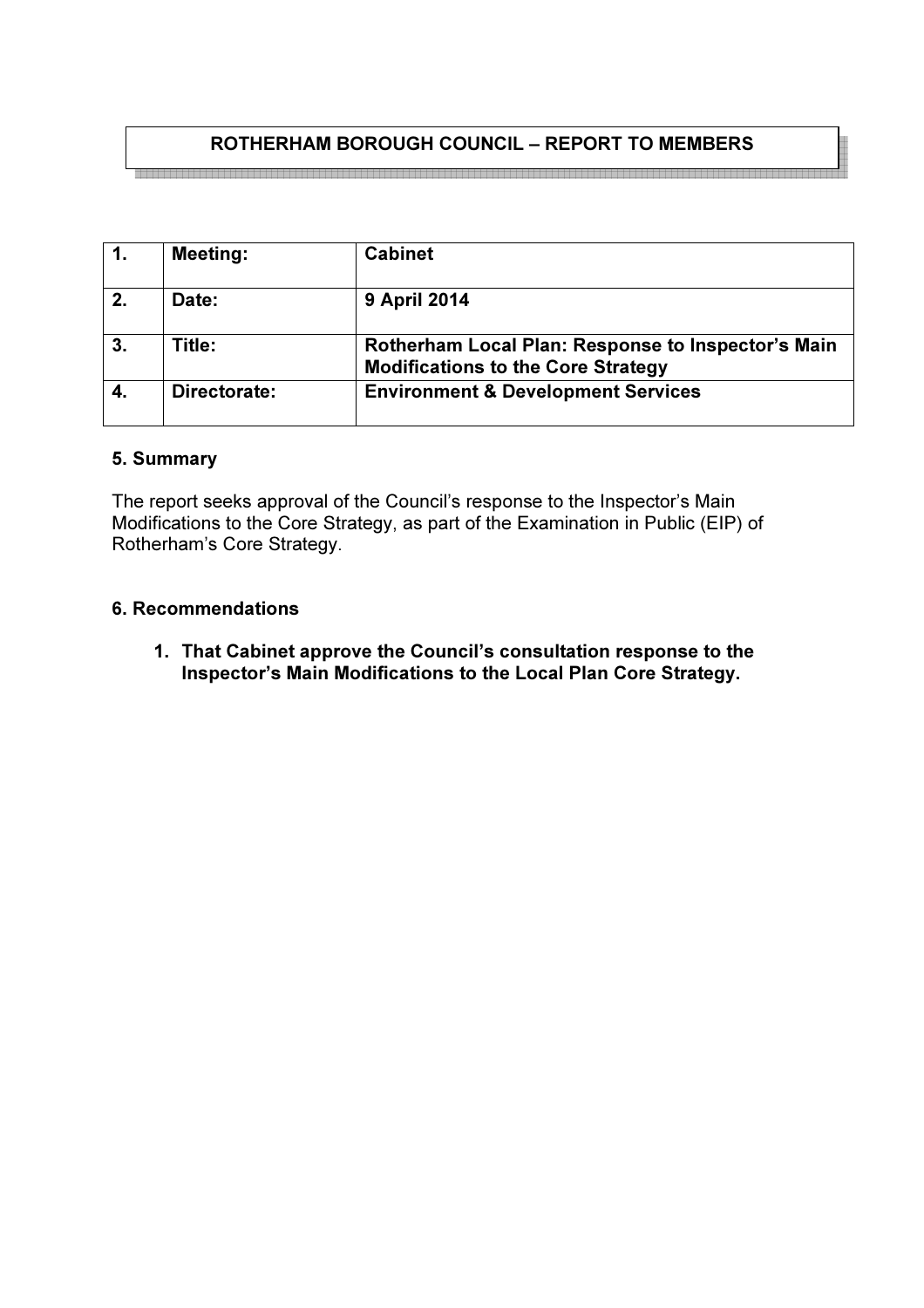# 7. Proposals and Details

### **Background**

Rotherham's Local Plan consists of two main documents – the Core Strategy setting out the broad amount and distribution of future growth and the Sites & Policies document identifying the detailed sites and setting out development management policies to deliver this growth. The Local Plan will replace the existing Unitary Development Plan in guiding planning decisions and determining planning applications.

Preparation of the Core Strategy has taken place over a number of years. Consultation on previous drafts culminated in the Cabinet approving submission of the document for examination in 2013 (Cabinet minute C198; 24 April 2013).

On 6 June 2013 the Core Strategy was submitted to the Secretary of State for independent examination to determine whether the Core Strategy is "sound", ie legally compliant and fit for purpose. Following hearing sessions in October and November 2013 the Inspector's preliminary findings are that the plan as it stands is not sound but can be made so through a number of changes to the policies and supporting text (called "Main Modifications"). Members will recall the summary of these changes provided in the report to Cabinet of 5 February 2014.

The Inspector's Main Modifications have been published for consultation between 7 March and 17 April (as endorsed by Cabinet minute C182; 5 February 2014). This provides an opportunity for the Council, the general public and other interested parties to provide comments on the Main Modifications. The Inspector will take these into account in preparing his final report. Full details of the Main Modifications can be read in the consultation document on our website:

http://rotherham-consult.limehouse.co.uk/portal/planning/cs/core\_strategy\_proposed\_modifications/mm

The implications of the Main Modifications proposed by the Inspector are:

- Housing numbers the Inspector proposes to increase the housing requirement for the Plan period (2013-2028) from 14,370 to 17,133. The Inspector accepts the Council's use of a local housing target set below the previous Regional Strategy figure. But he considers we should do more to make up the shortfall from under delivery in previous years (ie make up the 'backlog').
- Phasing of development sites policies would be reworded to remove reference to the phasing of sites (ie which development sites should come forward first).
- Commitment to Co-operation the Core Strategy would be modified to include a commitment to ongoing co-operation with relevant bodies and neighbouring authorities and to an early / immediate review of the Core Strategy if required by fresh evidence of higher housing need.
- Bassingthorpe Farm Bassingthorpe Farm would be included in the Core Strategy as a Strategic Allocation, allowing it to come forward ahead of other sites in the Sites and Policies document.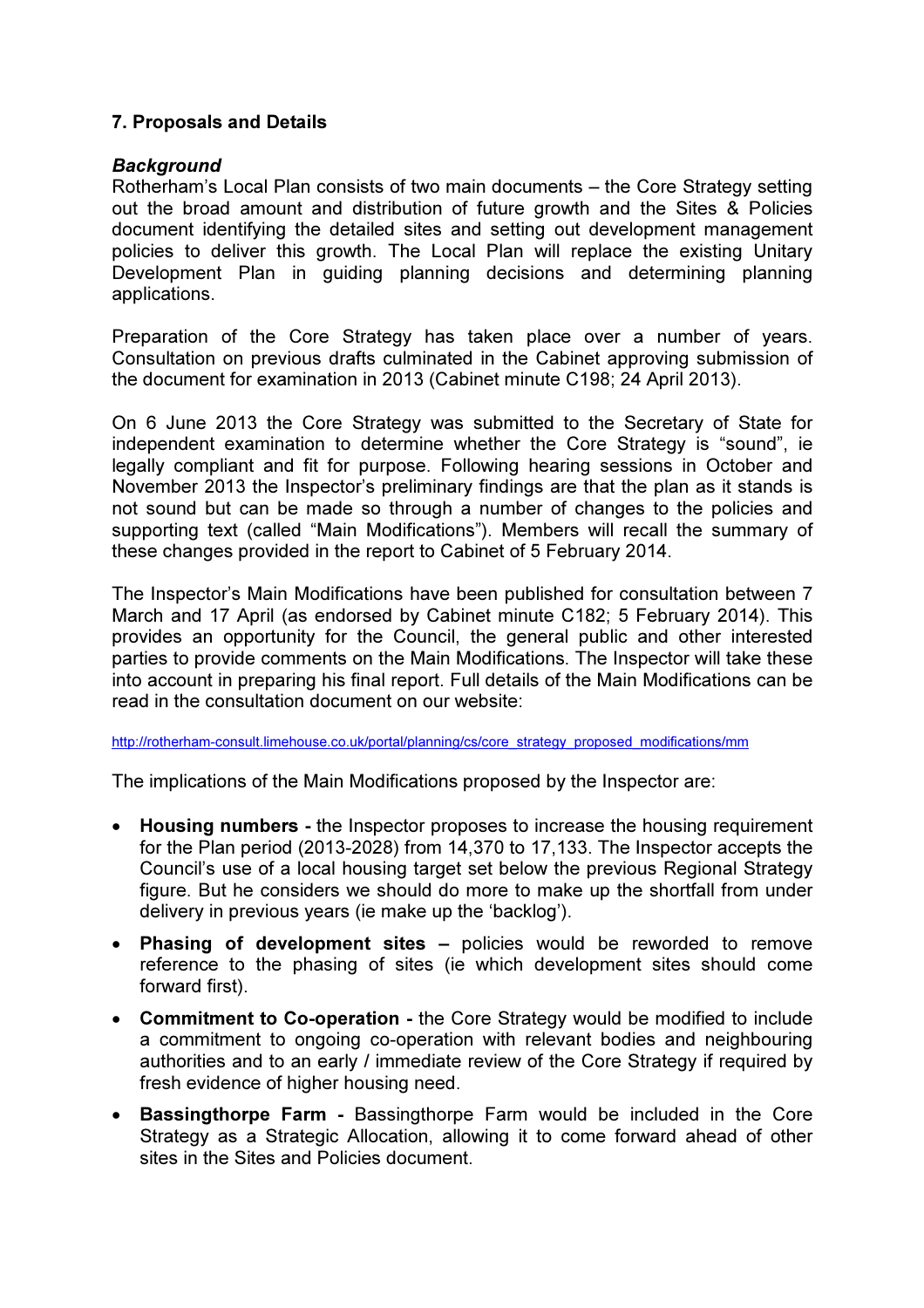Recognising local residents' concerns about loss of Green Belt, we will continue to argue for a housing target that is lower than the previous government-imposed regional target. We will also continue to argue for a phased approach to development to try and recycle brownfield land first before greenfield or Green Belt land. Our communities were very clear that they supported this approach and we feel strongly that this would allow us to choose the right sites at the right time in settlements across the borough.

The recently issued national planning policy guidance also emphasises the importance of reusing brownfield land. We feel that retaining a phasing policy will allow us to do this. We also consider that our approach is more in line with the Localism agenda by setting an appropriate local housing target rather than effectively having a target imposed by government via the planning inspectorate. Our local target will require some Green Belt release to meet housing need but we have tried to keep this release to the absolute minimum required to produce a sound plan. Recent government announcements on Green Belt would seem to support this approach.

With this in mind, the Council's proposed consultation response to the suggested Main Modifications:

- Challenges the way the housing backlog is calculated and accommodated and puts forward an alternative lower figure. Our own calculations to take account of the backlog would result in an overall target of 15,583. This is 1,550 homes below the higher target proposed by the Inspector.
- Proposes that the backlog should be accommodated across the entire 15 years of the plan rather than in the first 5 years as proposed by the Inspector. Delivery of the backlog within the first 5 years would require the release of many more sites for development, particularly within the Green Belt, with no realistic prospect of the backlog being addressed.
- Proposes that this revised housing target should be used within the plan and reflected in terms of housing distribution between settlements.
- Strongly supports retaining a policy wording which allows for the phasing of development sites (i.e. identifying which sites should come forward first) – this would allow us to take account of the brownfield status of sites.
- Proposes that the proposed provision of local facilities at Waverley should remain identified as a 'local centre' within the retail centre hierarchy.

Appendix 1 sets out the detailed response to each Main Modification which, subject to approval by Cabinet, will be submitted to the Inspector for his consideration. The table below summarises the proposed response to each Main Modification: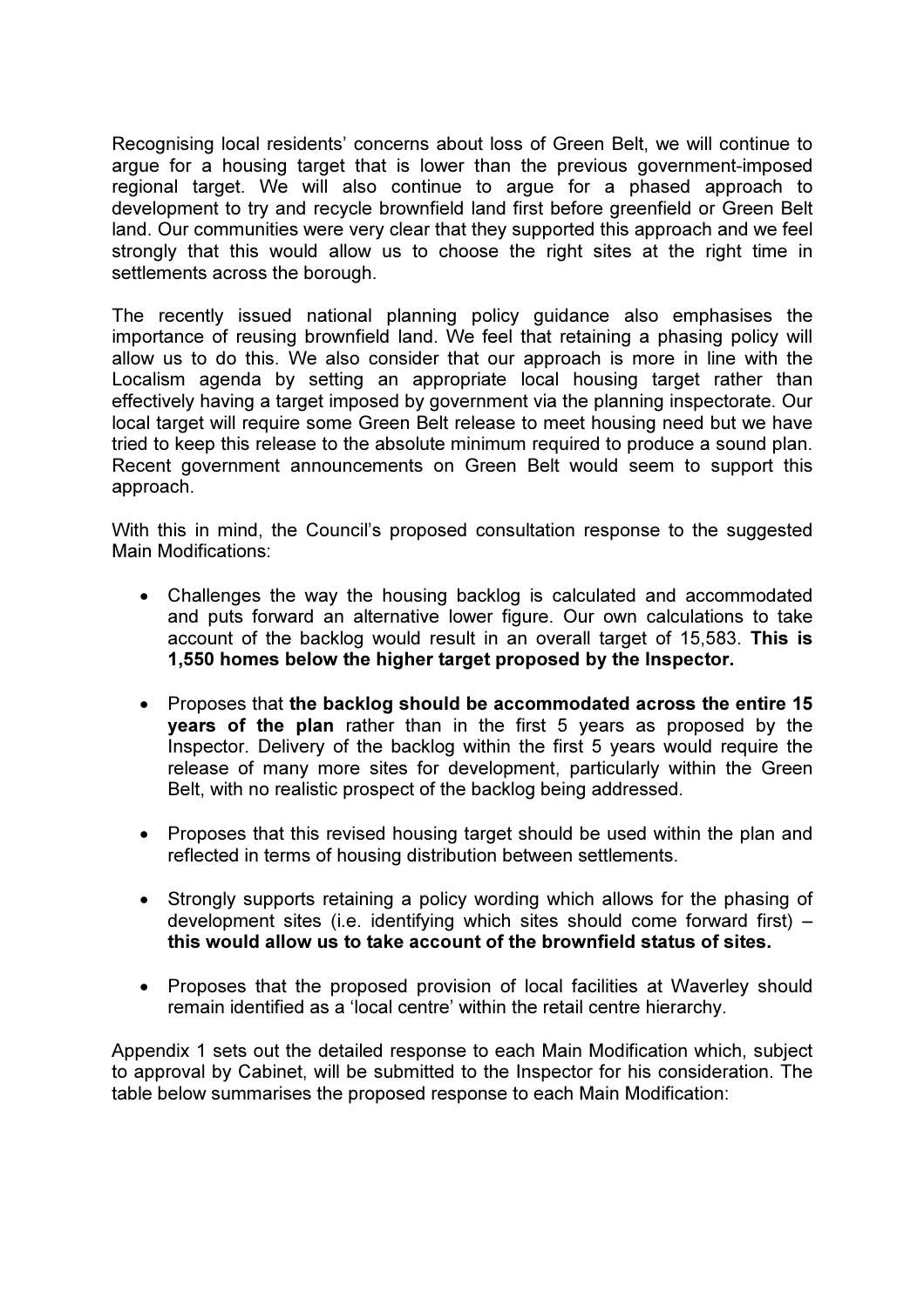| Ref.                        | <b>Summary of Modification</b>                                                                                                                                                                                                                                                                                                                                                                                                   | <b>Summary of Response</b>                                                                                                                                                                                                                                                                                                                                                                  |
|-----------------------------|----------------------------------------------------------------------------------------------------------------------------------------------------------------------------------------------------------------------------------------------------------------------------------------------------------------------------------------------------------------------------------------------------------------------------------|---------------------------------------------------------------------------------------------------------------------------------------------------------------------------------------------------------------------------------------------------------------------------------------------------------------------------------------------------------------------------------------------|
| MM <sub>1</sub>             | Introduction of a new policy setting out the<br>action the Council will take to address<br>issues around housing delivery. This<br>includes a commitment to complete a<br><b>Strategic Housing Market Assessment by</b><br>December 2014 and an immediate review of<br>the Core Strategy should this show the<br>need to accommodate further housing<br>within Rotherham. Also includes new<br>monitoring indicators for policy. | Broadly support the Modification<br>on the basis that any "early"<br>review of the Core Strategy is<br>predicated on the outcome of an<br>updated Strategic Housing<br><b>Market Assessment.</b>                                                                                                                                                                                            |
| MM <sub>1</sub><br>appendix | An appendix to MM1 is also included, which<br>is an alternative form of part of this new<br>policy put forward by DLP consultants<br>during the hearing sessions. The Inspector<br>has asked that the two policies be consulted<br>on together.                                                                                                                                                                                  | Object. The Policy is not<br>compliant with national planning<br>policy guidance. The Policy in<br>MM1 is considered preferable to<br>this alternative.                                                                                                                                                                                                                                     |
| MM <sub>2</sub>             | Rewords Policy CS1 to provide for the<br>Bassingthorpe Farm strategic allocation and<br>the distribution of the higher housing<br>requirement around the borough. Makes<br>Waverley a district centre in the hierarchy of<br>retail centres.                                                                                                                                                                                     | Accept that sufficient work has<br>been completed to support<br>Bassingthorpe Farm as a<br>strategic allocation and that work<br>will continue to master plan<br>future development on the site.<br>Object to the proposed backlog<br>figure. Object to Waverley as a<br>District centre. Suggest lower<br>housing figures and distribution<br>based on alternative backlog<br>calculation. |
| MM <sub>3</sub>             | Rewording of Policy CS6 to increase<br>housing requirement and remove phasing of<br>development                                                                                                                                                                                                                                                                                                                                  | Object to the backlog being dealt<br>within the first 5 years of the Plan<br>period, and how the figure has<br>been derived. Support the option<br>which distributes backlog over<br>the entire Plan period. Suggest<br>lower housing figures and<br>distribution based on alternative<br>backlog calculation.                                                                              |
| MM4                         | Rewording of Policy CS3 to remove phasing<br>of development                                                                                                                                                                                                                                                                                                                                                                      | Object to the removal of phasing<br>as this would not allow us to take<br>into account the brownfield<br>status of a site when considering<br>its release.                                                                                                                                                                                                                                  |
| MM <sub>5</sub>             | Amendments to Policy CS30 regarding low<br>carbon and renewable energy to reflect<br>progressive strengthening of Building<br>Regulations                                                                                                                                                                                                                                                                                        | <b>Support Modification</b>                                                                                                                                                                                                                                                                                                                                                                 |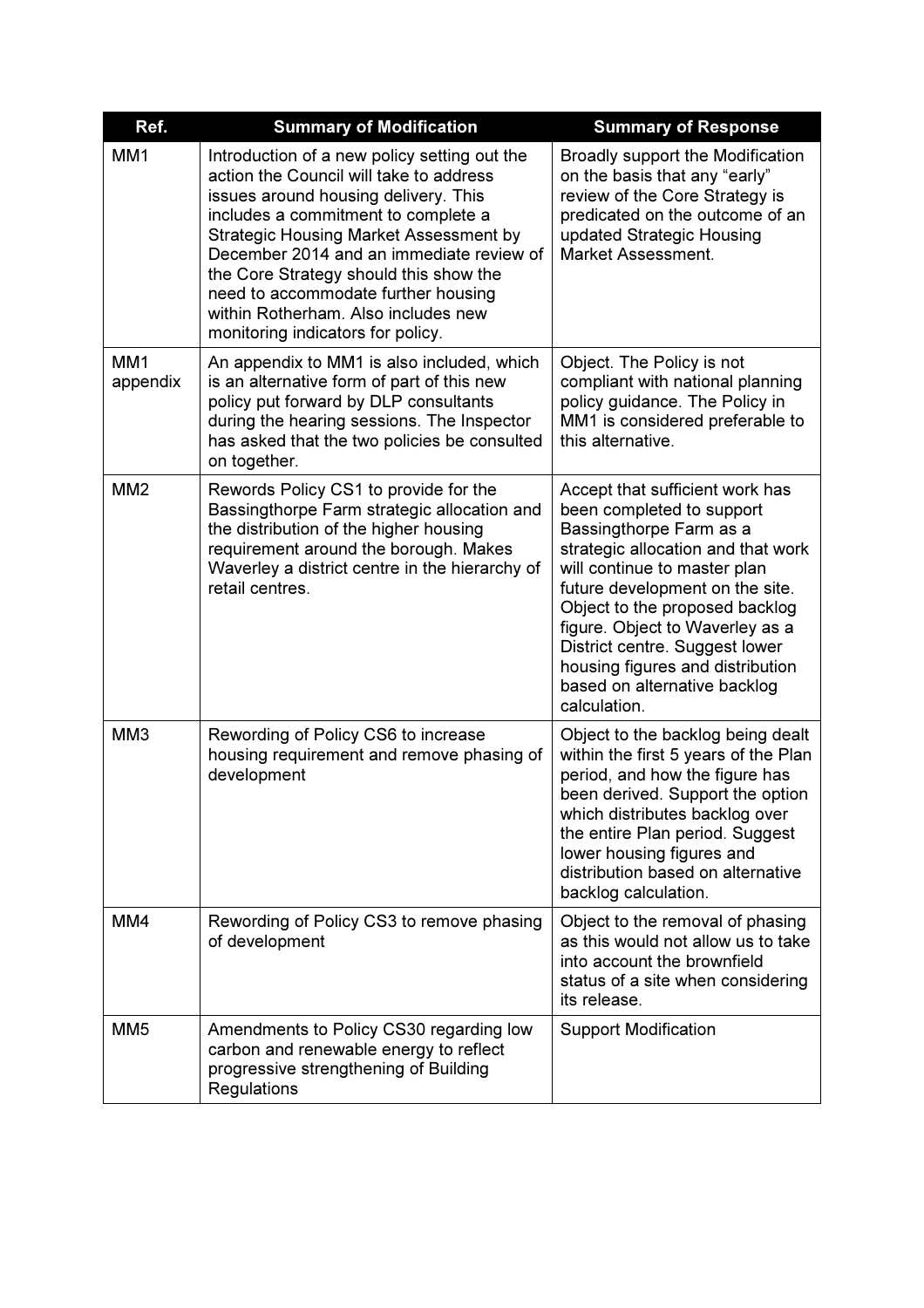| Ref.            | <b>Summary of Modification</b>                                                                                                                                                           | <b>Summary of Response</b>                                                                                                                                                                                                |
|-----------------|------------------------------------------------------------------------------------------------------------------------------------------------------------------------------------------|---------------------------------------------------------------------------------------------------------------------------------------------------------------------------------------------------------------------------|
| MM <sub>6</sub> | New housing trajectory based on the higher<br>housing target                                                                                                                             | Object to the backlog being dealt<br>within the first 5 years of the Plan<br>period, and how it has been<br>derived. Support the option<br>which distributes backlog over<br>the entire Plan period                       |
| MM7             | Rewording of Policy CS4 to indicate that<br>land at Bassingthorpe Farm is taken out of<br>the Green Belt                                                                                 | Support the wording of the<br>Modification and note that further<br>master planning work for the<br>Bassingthorpe Farm site will<br>allow continued community input<br>into how the Strategic Allocation<br>is developed. |
| MM <sub>8</sub> | New paragraphs within explanatory text<br>regarding Bassingthorpe Farm                                                                                                                   | <b>Support Modification</b>                                                                                                                                                                                               |
| MM <sub>9</sub> | Rewording of Policy CS7 to indicate where<br>commuted sums will be accepted in lieu of<br>affordable housing provision on site, and<br>greater clarity over viability considerations     | <b>Support Modification</b>                                                                                                                                                                                               |
| <b>MM10</b>     | Rewording of explanatory text to CS7, to<br>reflect Main Modifications                                                                                                                   | <b>Support Modification</b>                                                                                                                                                                                               |
| <b>MM11</b>     | Amendment to CS8 to clarify that options for<br>new gypsy and traveller sites will be<br>considered throughout the borough                                                               | <b>Support Modification</b>                                                                                                                                                                                               |
| <b>MM12</b>     | Amendments to Map 5 to reflect new<br>housing numbers etc                                                                                                                                | Object based on our response to<br>MM3 and MM6. Suggest lower<br>housing figures and distribution<br>based on alternative backlog<br>calculation                                                                          |
| <b>MM13</b>     | Amendment to retail hierarchy in CS12 to<br>make Waverley a district centre                                                                                                              | Object. Suggest that Waverley<br>should remain as a local centre                                                                                                                                                          |
| <b>MM14</b>     | Amendment to CS9 which indicates that<br>relocation of inappropriately located<br>employment uses will be supported                                                                      | <b>Support Modification</b>                                                                                                                                                                                               |
| <b>MM15</b>     | Amendment to CS23 encouraging the<br>suitable reuse of historic buildings                                                                                                                | <b>Support Modification</b>                                                                                                                                                                                               |
| <b>MM16</b>     | Amendment to CS22 clarifying that gaps in<br>green space provision will be secured<br>through development where it is necessary<br>to do so as a direct result of the new<br>development | <b>Support Modification</b>                                                                                                                                                                                               |
| <b>MM17</b>     | Amendments to Policy CS26 to ensure<br>minerals policy reflects data from the most<br>recent draft Local Aggregates Assessment                                                           | <b>Support Modification</b>                                                                                                                                                                                               |
| <b>MM18</b>     | Amendment to CS14 to take account of<br>national guidance on thresholds in relation<br>to Transport Assessments                                                                          | <b>Support Modification</b>                                                                                                                                                                                               |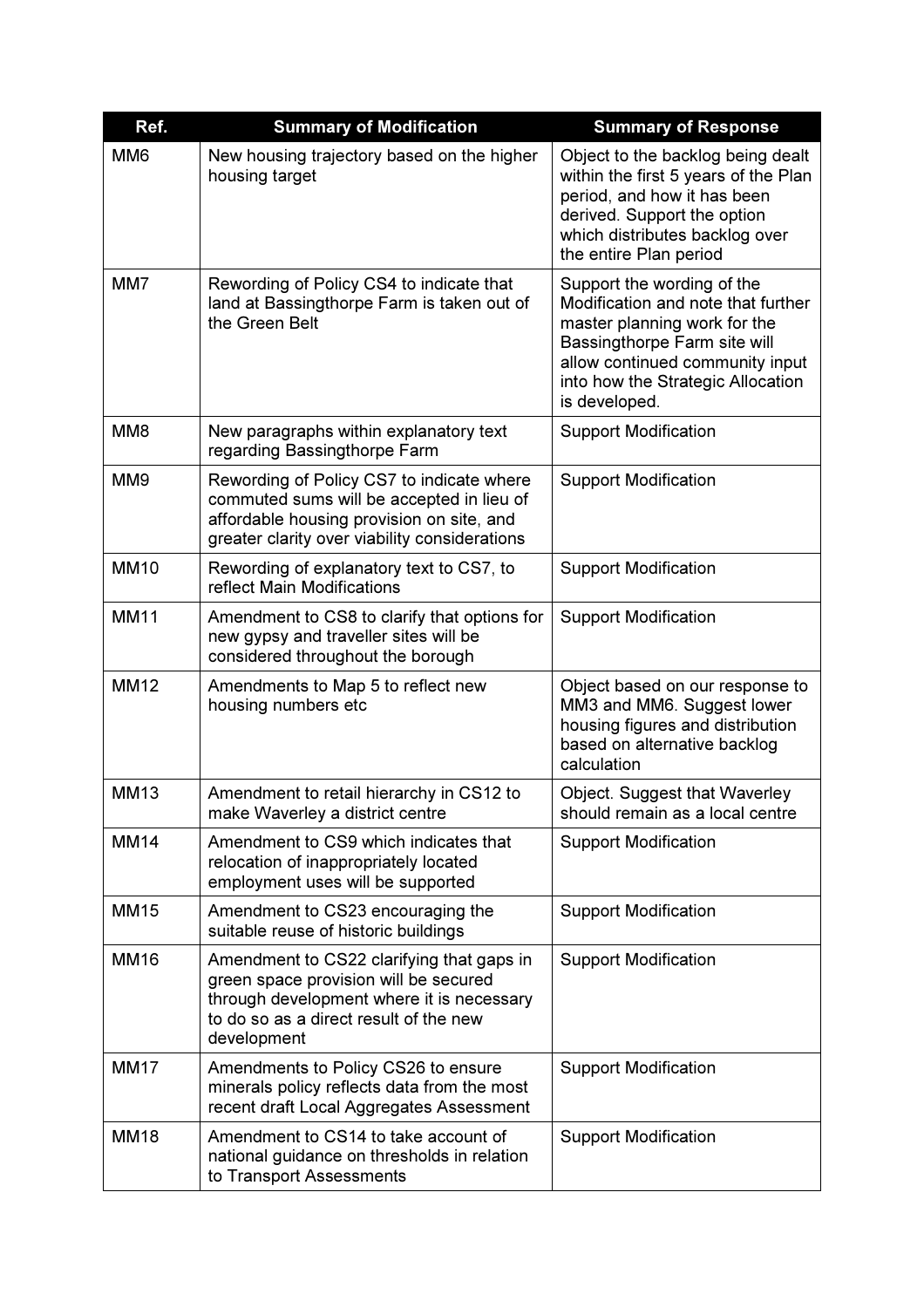| Ref.        | <b>Summary of Modification</b>                                                                                                                                        | <b>Summary of Response</b>  |
|-------------|-----------------------------------------------------------------------------------------------------------------------------------------------------------------------|-----------------------------|
| <b>MM19</b> | Amendments to Policy CS32 regarding<br>monitoring and infrastructure, which makes<br>specific reference to the role of the<br>Infrastructure Delivery Group and Forum | <b>Support Modification</b> |
| <b>MM20</b> | Amendment to CS17 to safeguard<br>provisional route of HS2 line                                                                                                       | <b>Support Modification</b> |

# Next steps

The Council's response to the Main Modifications must be submitted to the Inspector by the consultation deadline of 5pm on 17 April 2014. The Inspector will consider all duly made representations to the Main Modifications consultation and take them into account when writing his final report. The Inspector has also indicated that he intends to hold a further two days of hearing sessions on 15 & 16 May prior to finalising his report.

Following the hearing sessions the inspector will produce his final report. The expectation is that report would be able to recommend that the Core Strategy is sound subject to the inclusion of his final wording of Main Modifications.

The Council would then be in a position to proceed to adoption of the Core Strategy. Final adoption of the Core Strategy remains a decision to be taken by Members via Cabinet and full Council, having regard to the inspector's final report and officers' recommendations at that time.

# 8. Finance

There are no direct financial implications arising from this report.

# 9. Risks and Uncertainties

- The Localism Act and National Planning Policy Framework (NPPF) express a strong presumption in favour of sustainable development. Our UDP policies only continue to have any weight where they are in accordance with the NPPF. It is important that Rotherham's Core Strategy is in place as soon as possible to provide an up-to-date planning policy framework for the Borough's future growth and development.
- A failure to achieve timely progress on the Local Plan could delay the spatial strategy required to guide future decision-making on planning applications.
- Having a Local Plan in place will provide a steer for any neighbourhood plans that may emerge under the provisions of the Localism Act.
- Failure to make progress with the Local Plan risks delayed provision of the new homes and employment opportunities that the Borough needs.

Inspectors' reports on other local plans are published regularly. If any reports of relevance to Rotherham's circumstances become available prior to the submission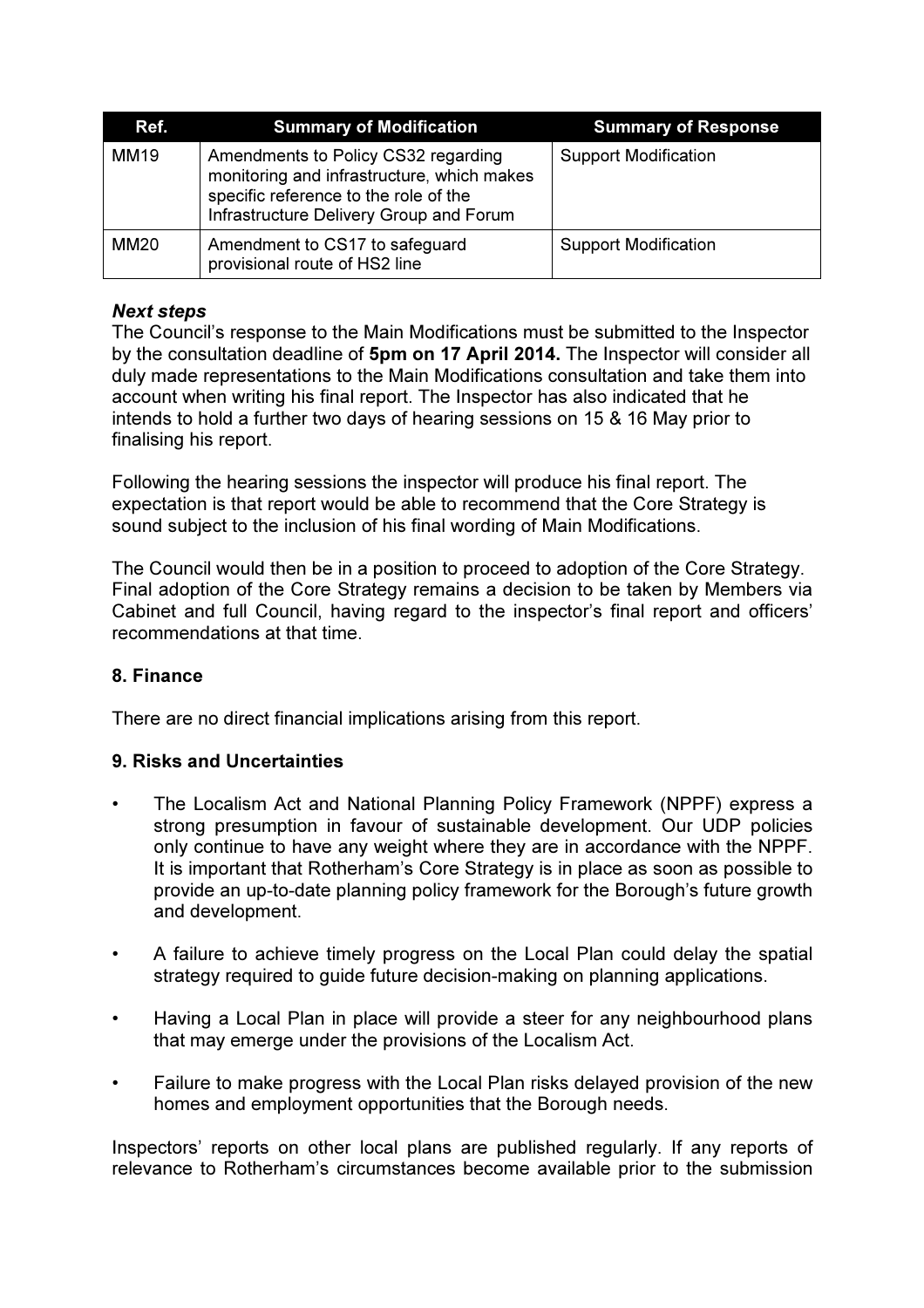deadline officers may make minor amendments to the consultation response, if it would help enhance our arguments. However, the main thrust of our response will not differ from this version.

# 10. Policy and Performance Agenda Implications

The implementation of the Local Plan will make a positive contribution to all of Rotherham's Regeneration priorities. When adopted, the Core Strategy and supporting documents will further the objectives of the Corporate Plan and support the delivery of the Rotherham Sustainable Community Strategy by:

- providing sufficient good quality homes
- ensuring well designed, decent affordable housing
- providing employment land to meet the needs of the modern economy, encourage inward investment and support sustainable communities through access to employment opportunities
- promoting the "town centre first" policy approach to help the regeneration and renaissance of Rotherham Town Centre and other town, district and local centres within the borough.

# 11. Background Papers and Consultation

Proposed RMBC response to the Main Modifications consultation (Appendix 1)

Letter from the Inspector to the Council regarding his preliminary thoughts on the Core Strategy and its examination:

http://www.rotherham.gov.uk/corestrategyexamination/downloads/download/7/examination\_documents

Main Modifications consultation documentation:

http://rotherham-consult.limehouse.co.uk/portal/planning/cs/core\_strategy\_proposed\_modifications/mm

# Contact name:

Ryan Shepherd, Senior Planning Officer 01709 823888, ryan.shepherd@rotherham.gov.uk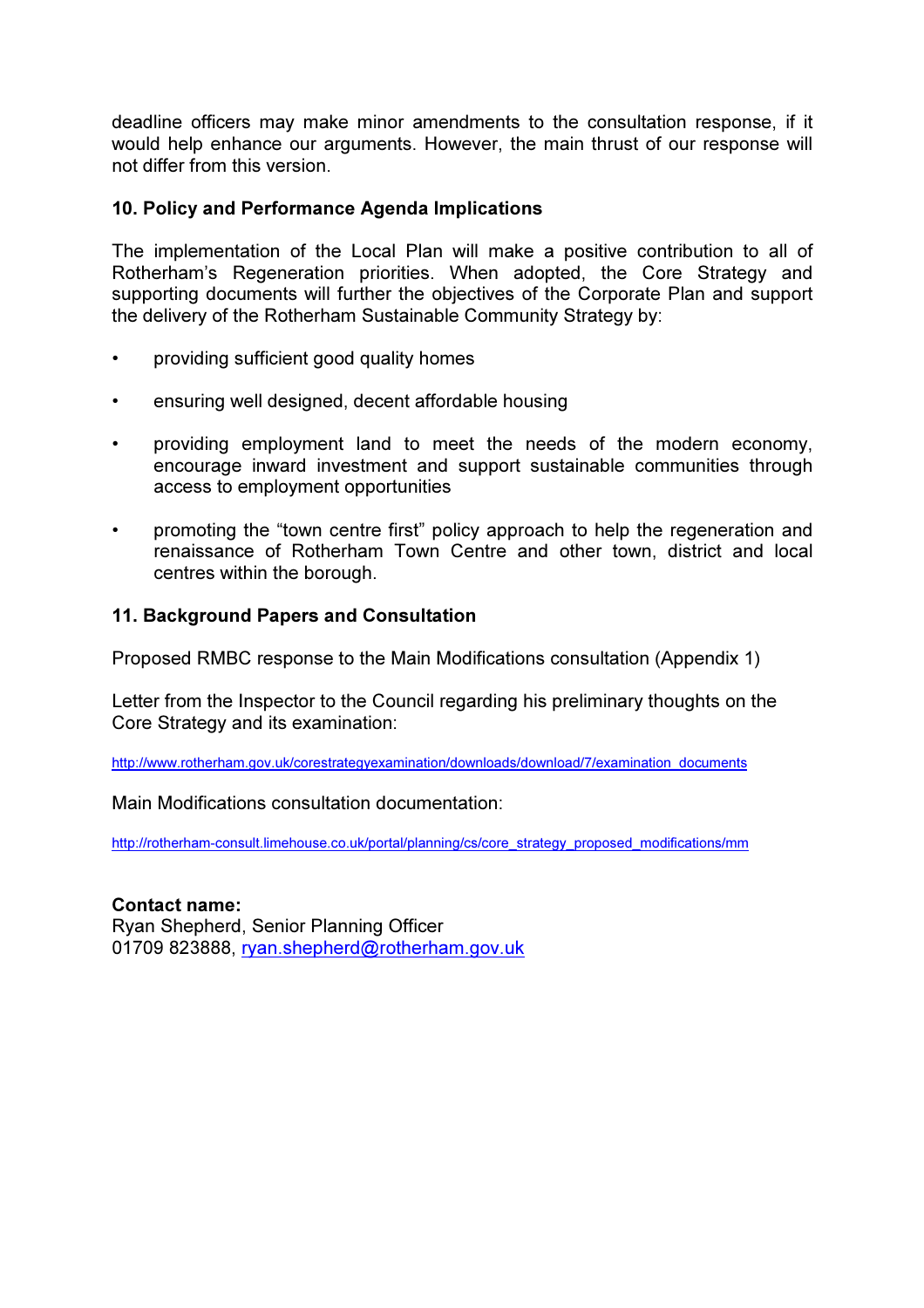# Appendix: Draft Consultation Response to the Inspector's Main Modifications

NB any references to appendices in the following text refer to published background documents that will accompany our consultation response. They are not reproduced here.

Main Modification Number: MM1 Support/Object: Object

With regard to part A of the proposed Policy, the Council supports the positive stance by the Inspector. We agree that any Core Strategy review should be triggered by the findings of a new Strategic Housing Market Assessment (SHMA). Should the SHMA indicate that further housing beyond that accommodated by the Core Strategy is required then the Council acknowledges that an early review of the Core Strategy will be necessary.

As indicated in ED/79, the Council believes that a commitment to produce an updated SHMA by December 2014 is realistic and achievable. Work is currently underway to finalise a brief and appoint consultants to undertake the study.

The Council supports part B of the proposed policy. An alternative form of policy wording was also produced during the hearing sessions and is included as MM1 Appendix. The Council will address this in more detail in its response to MM1 appendix, however as summarised in examination library document RMA/26, it is considered that the wording of this policy (MM1) provides the most appropriate, flexible and robust basis for monitoring housing delivery and triggering appropriate action as necessary.

For clarity, in drafting the Main Modifications the Council acknowledges that any SHMA should relate to the entire housing market area, which is referred to in part a(i). It is therefore considered that parts (i) and (ii) overlap and are repetitious. It is suggested that a slight amendment would remove the need for two criterion.

# Change requested:

Amend the criteria in part B of the policy as follows:

(i) produce an updated Strategic Housing Market Assessment for Rotherham's housing market area, to be completed in December 2014; and

 $\overline{f}$  use its best endeavours to co-operate with neighbouring local authorities, especially Sheffield City Council, to produce jointly as a matter of urgency a Strategic Housing Market Assessment for the entire housing market area, to be completed in December 2014; and

 $(iii)$  (ii) undertake an immediate review of the Core Strategy should the updated Strategic Housing Market Assessment demonstrate a need for additional housing provision to that provided for in Policy CS6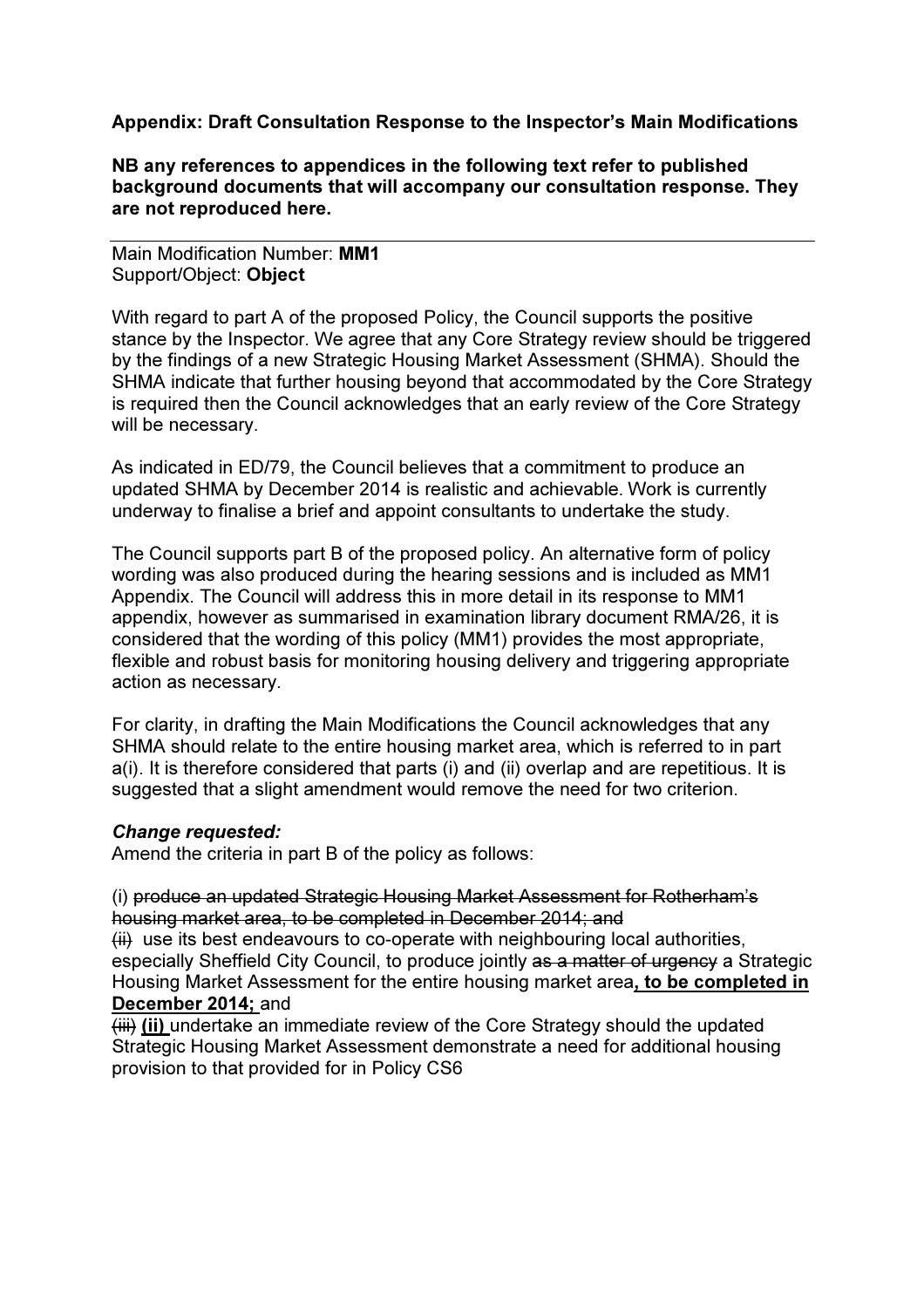# Main Modification Number: MM1 Appendix Support/Object: Object

The Council objects to the proposed wording of the policy, which it does not consider is robust, flexible or in compliance with the Framework. The Council would direct the Inspector to the objections which have previously been set out in paragraphs 1 to 7 of examination library document RMA/26 and hence are not repeated here. In summary however, the Council is concerned that it:

- includes triggers and mitigations which do not take account of the current financial climate or provide a sufficient analytical basis for mitigating actions
- Duplicates policy already contained within the Core Strategy (such as CS33 presumption in favour of sustainable development, and CS7 housing mix and affordability)
- Is not compliant with paragraph 85 of the Framework regarding Safeguarded Land

The Council considers that the policy set out in MM1 provides a more appropriate, robust policy which is compliant with the Framework.

# Change requested:

The Policy set out in MM1 Appendix should not be included in the Core Strategy. The Council supports the alternative policy and explanatory text in MM1 (as suggested for amendment in line with the Council's response to MM1).

Main Modification Number: MM2 Support/Object: Object

The Council broadly supports the wording of this modification, which clarifies how development will be distributed across the borough. In particular the Council accepts the identification of Bassingthorpe Farm as a strategic allocation.

However the Council has concerns regarding the overall housing requirement (in terms of backlog) as set out in our response to MM3. These are not repeated here; however in summary the Council considers that there is an inconsistency between accepting that the 2008 based projections are the most realistic basis for assessing need, and requiring backlog between 2004 and 2013 to be determined against the revoked Regional Strategy target. Given that 2008 is the base date for the projections supporting the housing target it is suggested that between 2004/5 and 2007/8 the backlog should be determined against the former Regional Strategy target but that between 2008/9 and 2012/13 the backlog is more appropriately determined against the new 850 per year housing target.

This gives a backlog total of 2,833 and would result in an overall housing target of 15,583. It is suggested that this revised target should be reflected in the Policy in terms of housing distribution between settlements. Revised figures are therefore provided: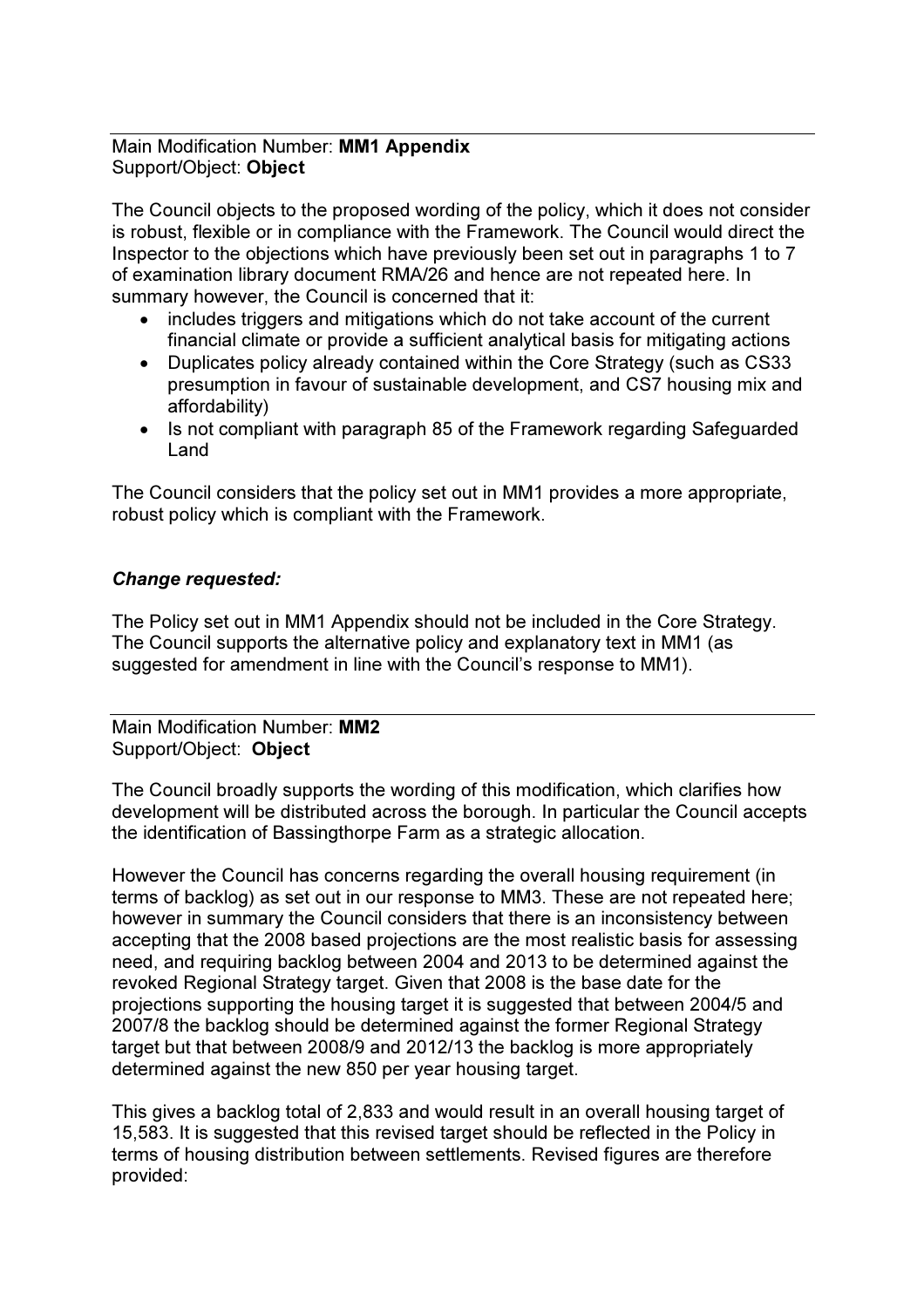|                                                                          | <b>Housing</b> |     |
|--------------------------------------------------------------------------|----------------|-----|
|                                                                          | No.            | %   |
| Rotherham urban area (exc. Bassingthorpe Farm)                           | 4,500          | 29  |
| Bassingthorpe Farm Strategic Allocation                                  | 1,700          | 11  |
| Rotherham urban area (including Bassingthorpe Farm Strategic Allocation) | 6,200          | 40  |
| Dinnington, Anston & Laughton Common (exc. Dinnington East)              | 600            | 4   |
| Dinnington East                                                          | 800            | 5   |
| Wath-upon-Dearne, Brampton Bierlow & West Melton                         | 1,400          | 9   |
| Bramley, Wickersley & Ravenfield Common                                  | 900            | 6   |
| Waverley                                                                 | 2,500          | 16  |
| Maltby & Hellaby                                                         | 780            | 5   |
| Aston, Aughton & Swallownest                                             | 610            | 4   |
| Swinton & Kilnhurst                                                      | 610            | 4   |
| Wales & Kiveton Park                                                     | 450            | 3   |
| Catcliffe, Treeton & Orgreave                                            | 150            | 1   |
| Thorpe Hesley                                                            | 150            |     |
| Thurcroft                                                                | 300            | 2   |
| Smaller villages                                                         | 150            |     |
|                                                                          | 15,600         | 101 |

The Council does not support the identification of Waverley as a District Centre. More detailed response is provided to MM13, however in summary the Council does not consider that this is either justified or effective. The local centre uses which form part of the extant planning permission are split over several areas and therefore a single 'district centre' cannot be defined on the Policies Map. As such the ability to define primary and secondary shopping areas in line with NPPF is compromised. The location of these uses indicates that identifying two local centres is most appropriate.

# Change requested:

The housing distribution (table in Policy CS1, part 1) should be amended as follows, to reflect an overall housing requirement based on calculating backlog set out in the response to MM3

|                                                                          | Housing |    |
|--------------------------------------------------------------------------|---------|----|
|                                                                          | No.     | %  |
| Rotherham urban area (including Bassingthorpe Farm Strategic Allocation) | 6,200   | 40 |
| Dinnington, Anston & Laughton Common (exc. Dinnington East)              | 600     | 4  |
| Dinnington East                                                          | 800     | 5  |
| Wath-upon-Dearne, Brampton Bierlow & West Melton                         | 1.400   | 9  |
| Bramley, Wickersley & Ravenfield Common                                  | 900     | 6  |
| Waverley                                                                 | 2,500   | 16 |
| Maltby & Hellaby                                                         | 780     | 5  |
| Aston, Aughton & Swallownest                                             | 610     |    |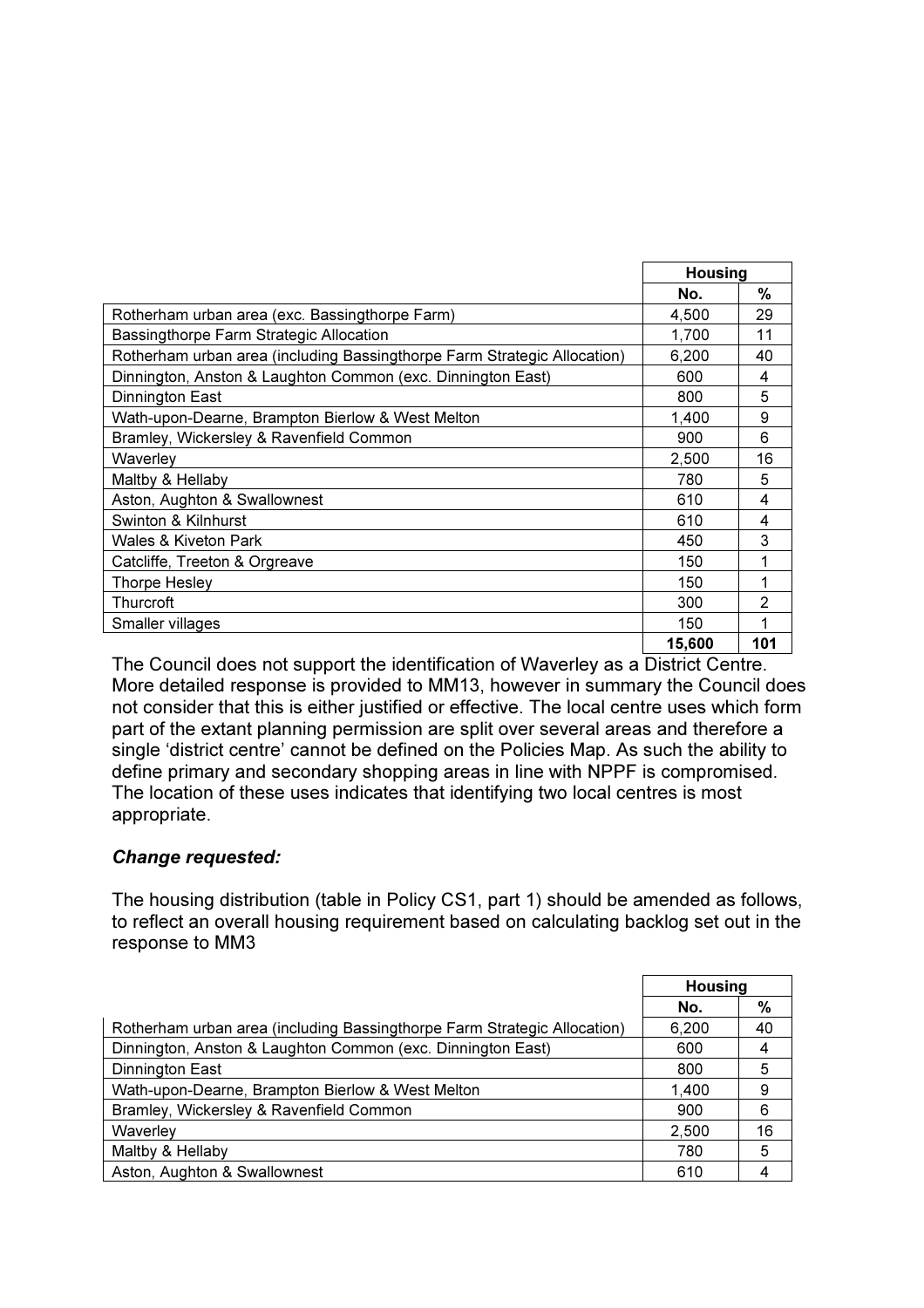| Swinton & Kilnhurst           | 610    |     |
|-------------------------------|--------|-----|
| Wales & Kiveton Park          | 450    |     |
| Catcliffe, Treeton & Orgreave | 150    |     |
| Thorpe Hesley                 | 150    |     |
| Thurcroft                     | 300    |     |
| Smaller villages              | 150    |     |
|                               | 15,600 | 101 |

The proposed housing figures above would result in Bassingthorpe Farm providing around 11% of the overall housing requirement. Therefore Part 2, first sentence of second paragraph of CS1 should reflect this.

The Council considers that the first sentence of part 4 of CS1, as set out in MM1, should be amended to read "Waverley is identified as a principal settlement-and District Centre."

Other consequential changes resulting from the change in housing target are set out in response to MM3 (overall housing requirement), MM5 (trajectory) and MM12 (Map 5 (Housing and Employment Land Distribution)

### Main Modification Number: MM3 Support/Object: Object

The Council acknowledges the general principle of addressing the backlog of housing from the previous plan period, however it has three areas of objection: firstly, that the backlog should be calculated against the former Regional Strategy target from 2004 to 2008 and that from 2008 it should be calculated against the proposed new annual housing target; secondly, that any housing backlog should be accommodated over the Plan period; and thirdly, that phasing of sites is appropriate, is not contrary to the Framework, and can help ensure the planned delivery of development and infrastructure.

# Calculation of housing backlog

In his preliminary findings the Inspector accepted the annual housing requirement of 850 homes per year noting that he had "come to the view… that the 2008-based household projections provide the most realistic basis for the housing target" (ED/75; paragraph 3). The Council considers that there is an inconsistency between accepting that the 2008 based projections are the most realistic basis for assessing need, and requiring backlog between 2004 and 2013 to be determined against the revoked Regional Strategy target.

Given the apparent acceptance that 2008 based projections are appropriate for determining objectively obsessed needs, it is considered to logically follow that any backlog from 2008 (the base date of projections) should also be against the locally determined target. The Council therefore contends that the overall requirement should be comprised of:

- The annual requirement over the plan period (12,750); plus
- Backlog in delivery against the RS target from 2004/5 to 2007/8 and against the new annual target of 850, from 2008/9 to 2012/13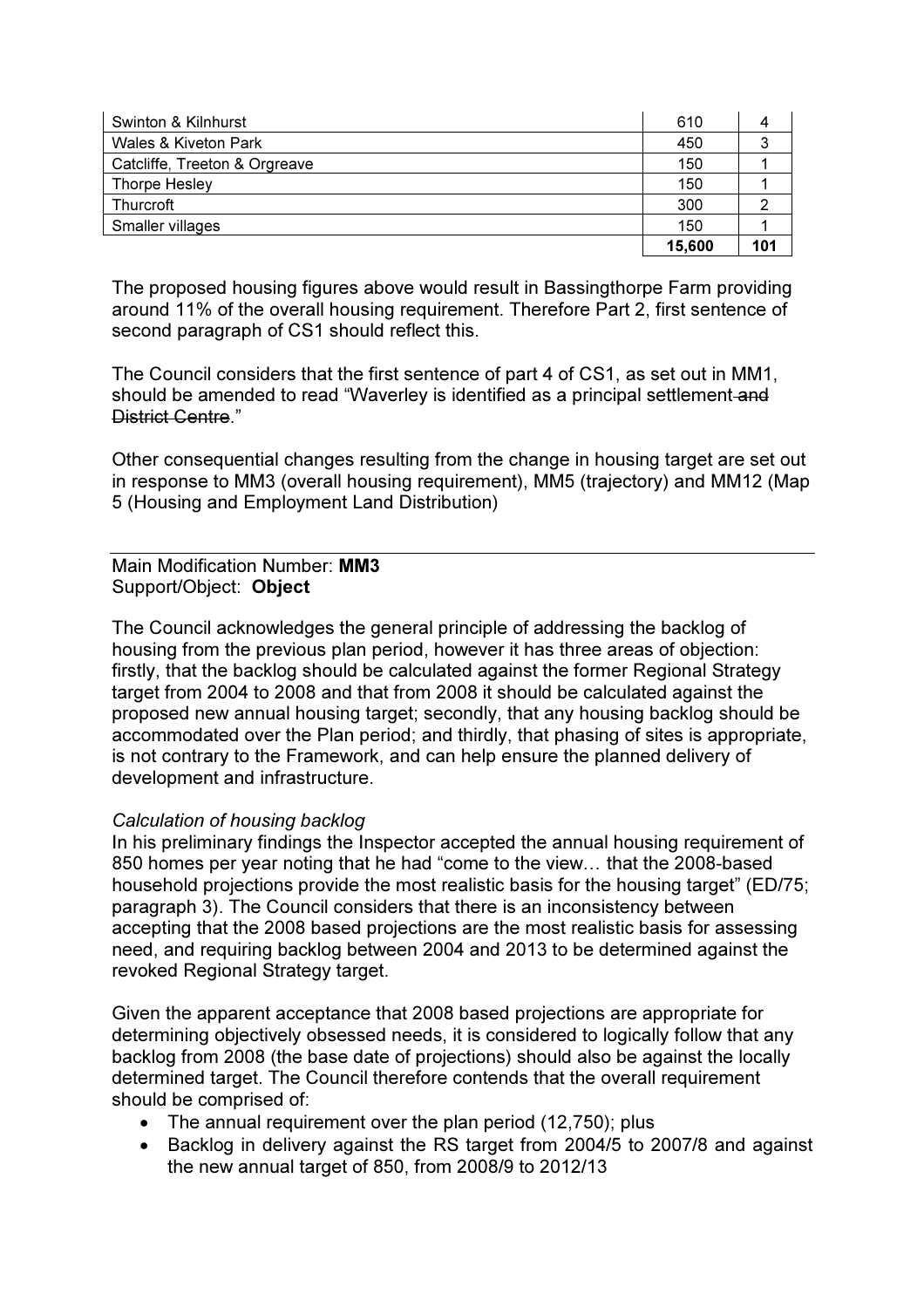|                                | Backlog determined against 2008<br>Backlog determined against<br><b>RS</b> target<br>based target |         |         |         |         |         |         |         |         |         |
|--------------------------------|---------------------------------------------------------------------------------------------------|---------|---------|---------|---------|---------|---------|---------|---------|---------|
|                                | 2004/05                                                                                           | 2005/06 | 2006/07 | 2007/08 | 2008/09 | 2009/10 | 2010/11 | 2011/12 | 2012/13 | Totals  |
| <b>Target</b>                  | 750                                                                                               | 750     | 750     | 750     | 850     | 850     | 850     | 850     | 850     | 7250    |
| <b>Net</b><br><b>Additions</b> | 496                                                                                               | 306     | 457     | 525     | 606     | 339     | 485     | 688     | 515     | 4417    |
| <b>Difference</b>              | $-254$                                                                                            | -444    | $-293$  | $-225$  | $-244$  | $-511$  | $-365$  | $-162$  | $-335$  | $-2833$ |

This results in an overall requirement of 15,583 (12,750 plus backlog of 2,833).

# Accommodating housing backlog

MM3 incorporates the view expressed in the Inspector's preliminary findings that any backlog should aim to be accommodated within the first 5 years of the plan period. This approach is reflected in the trajectory and accompanying tables in MM6. The Council is concerned that that the implications of this approach are fully understood. Its view is that accommodating the backlog within the first five years is not an approach supported by the evidence base. As such the Council welcomes and supports the alternative wording included in MM3 which would allow the identified backlog to be distributed throughout the plan period.

The Council has previously provided evidence on this issue in RMA/16, paragraphs 7 to 13.

The total backlog proposed amounts to 4,383 homes and, when added to the proposed Core Strategy requirement of 12,750, gives a total requirement of 17,133. However, adding the backlog, plus a 20% buffer to the five year requirement, results in a figure of 10,360 or 2,072 per annum.

This presents two difficulties; firstly, this is a wholly unrealistic and undeliverable figure and secondly, the number of sites that would need to be allocated to bolster the five year supply, would be well in excess of the number of sites needed to meet the increase in the overall supply.

The five year supply figure of 10,360 represents 60% of the overall requirement figure, leaving 677 per annum as the annual requirement for the plan period. This is not realistic, particularly given the current state of the housing market.

For the five year supply to be bolstered sufficiently to show 10,360 of deliverable sites, even were the market able to deliver, a large number of sites would need to be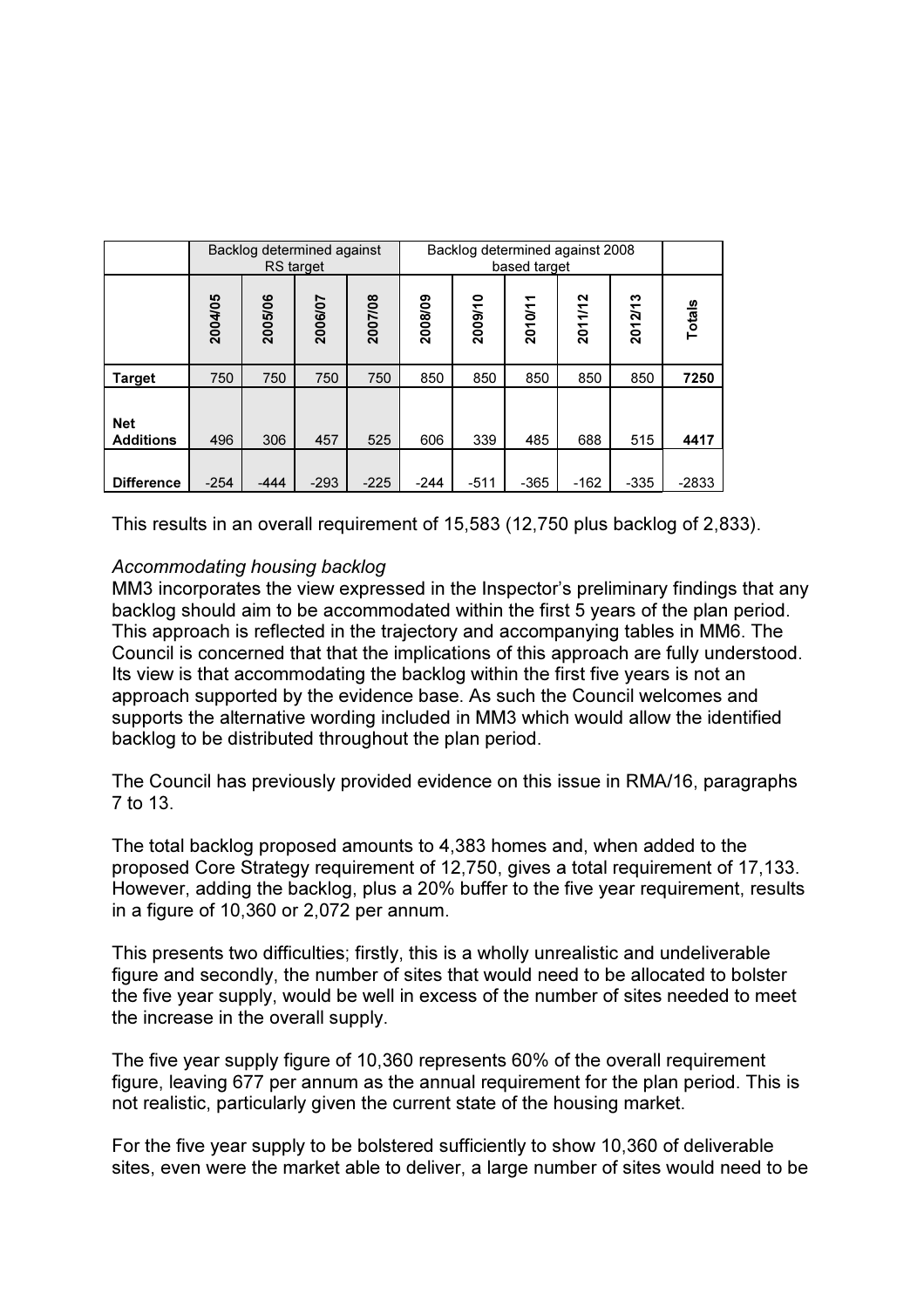allocated. This is because, for each new site that is allocated, only a proportion of its potential capacity can be counted in the five year supply. This is due to the lead in times between allocation and delivery potentially starting, and the likely annual build out rates of each site. In practice this means that newly allocated sites will not be able to count as contributing until the third or fourth year of the plan period. e.g. a site of 400 dwellings capacity may contribute only around 70 dwellings to the five year supply.

While it is accepted that it is generally desirable to address any backlog in the first five years, in this case it is not possible nor desirable due to the size of that backlog compared to that of the overall requirement.

Looking at the sites in the SHLAA (LEB/13), to identify those which could deliver housing early enough to contribute to the five year supply, there are 42 Green Belt sites identified that fall into this category. These sites are those which have nothing constraining their development other than they are currently allocated as Green Belt. These sites have not yet been proposed as potential allocations and they have not, therefore, been factored in to the amended 5 year supply shown in table 17 of Rotherham Core Strategy: Housing and Economic Growth Background Paper (KSD/7). These sites therefore represent the capacity for new potential allocations which could provide delivery in the first five years of the plan period.

Together the 42 sites could potentially deliver 6,831 dwellings over the plan period, 1,731 of which could potentially be delivered within the first five years. The analysis is carried out in accordance with lead-in teams and delivery rates agreed in SHLAA.

If the backlog were addressed over the whole plan period the overall requirement would be increased by 2783 above that in the Publication Core Strategy, and the 5 year requirement for deliverable sites would be increased by 857. The above suite of 42 sites would present several options to deliver the five year requirement and the overall requirement without requiring the allocation of additional sites.

However if the backlog were addressed over the first five years of the plan period the 5 year requirement for deliverable sites would be increased by 4362; 2.5 times that which the SHLAA shows is available. This suggests an additional 100 sites are necessary (58 more sites than the 42 sites identified above). While it is accepted that exceeding the overall requirement is not necessarily harmful, we contend that, in this case, the amount would be unrealistic, unreasonable and undesirable in terms of its consequences for the Green Belt and infrastructure provision.

The 42 sites identified above average 163 units, a mixture of large and small sites. If the additional 58 new sites required were of a similar average size e.g. 150 units, an additional 8700 units would need to be allocated, over and above the requirement plus backlog target, to give a chance of delivering the five year supply requirements if all of the backlog is dealt with in first 5 years.

The table below shows the implications of these approaches; to meet the requirement within the first five years would require sites to be allocated which would deliver over 25,800 homes.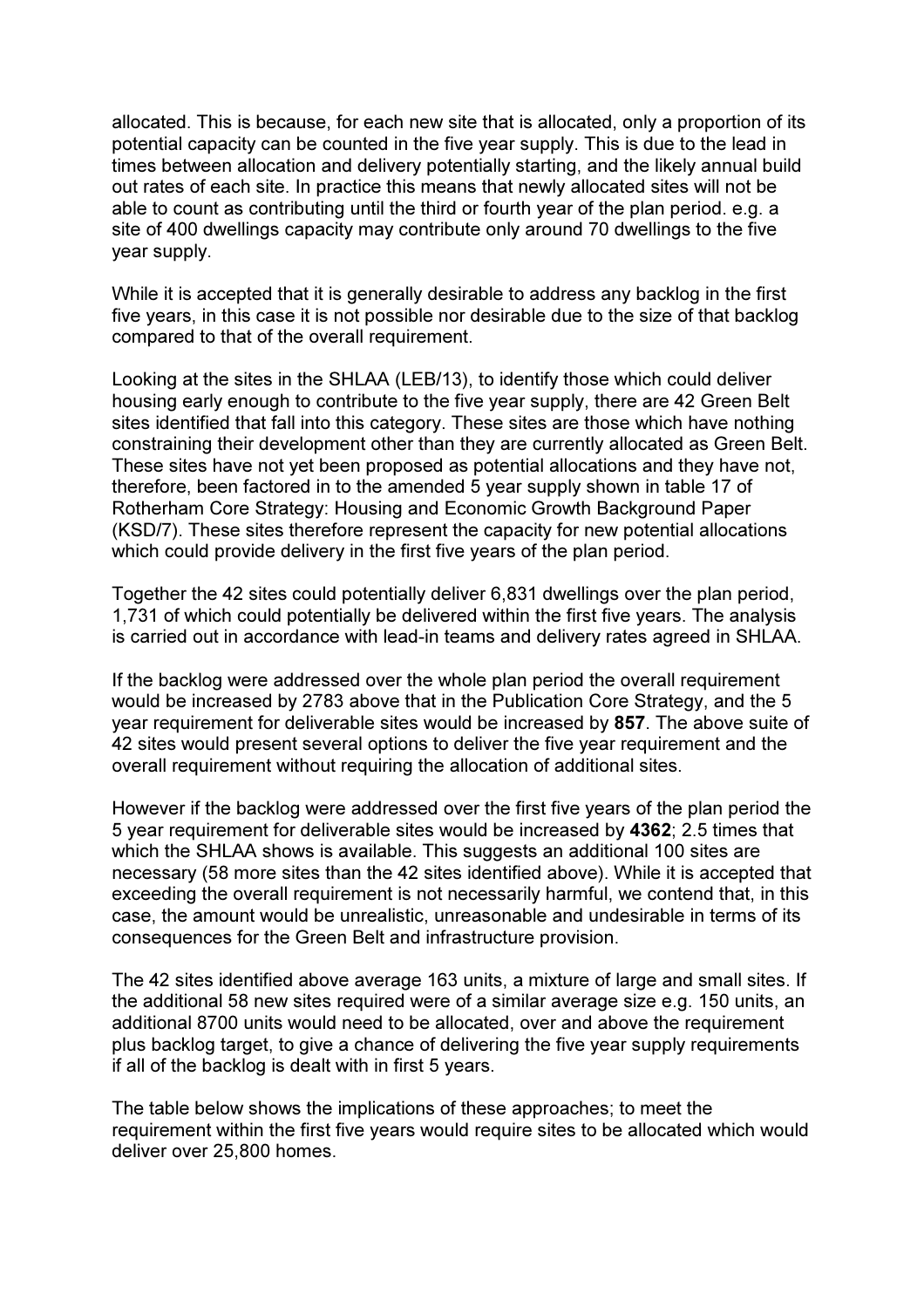|                                         | Annual<br>requirement | <b>Housing</b><br>backlog | <b>Additional</b><br>homes<br>required to<br>meet 5 year<br>supply | <b>Estimate of</b><br>total homes to<br>allocate |
|-----------------------------------------|-----------------------|---------------------------|--------------------------------------------------------------------|--------------------------------------------------|
| Meeting backlog over<br>the plan period | 12,750                | 4,383                     | none                                                               | 17,133                                           |
| Meeting backlog<br>within first 5 years | 12,750                | 4,383                     | 8,700                                                              | 25,833                                           |

The above is an estimate; however it indicates that allocating the number of sites that would be required to sufficiently bolster the five year supply would result in an overall supply of land far in excess of the overall requirement.

If the smaller backlog of 2,833 were applied (based on our suggested calculation of backlog against the former Regional Strategy target and the 850 year local target), the problem still exists as the 5 year requirement would still be 9,634.

The implications of dealing with the housing backlog are highlighted in the Main Modifications Integrated Impact Assessment. This identifies the potential for numerous individual and cumulative negative impacts arising from delivery of the backlog over the first 5 years of the Plan period (table 4-1). It also clearly highlights concern around whether these can be mitigated, noting that there is uncertainty how mitigating policies could be implemented in a way which fully addresses the proposed change. Particular concern is raised around the impact in terms of delivery of infrastructure. Pages 25 and 26 of the IIA examine these in greater detail.

Conversely the IIA notes that accommodating the housing backlog over the Plan period would allow mitigation to provide a proportionate response to any negative effects arising from an increase in the housing requirement.

The IIA recommends either the retention of the phasing policy which would enable development to be delivered in a planned manner to reduce impacts, or that any backlog is distributed over the Plan period. It also recommends refreshing the infrastructure delivery study.

The Council therefore considers that a plan which seeks to meet the housing backlog within the first five years would not be sound as there would be no robust evidence supporting it. There is no evidence that releasing the quantum of land required (which would require substantial Green Belt release) would be effective.

In this respect the Council would refer to the Inspector's report on Ryedale's Local Plan (ED/45). At paragraph 47 he indicates:

"The specific recognition of the need to provide a 20% buffer …addresses previous underperformance against the former YHRSS targets. Neither the NPPF, nor the former YHRSS specifically requires overall provision within the plan period to be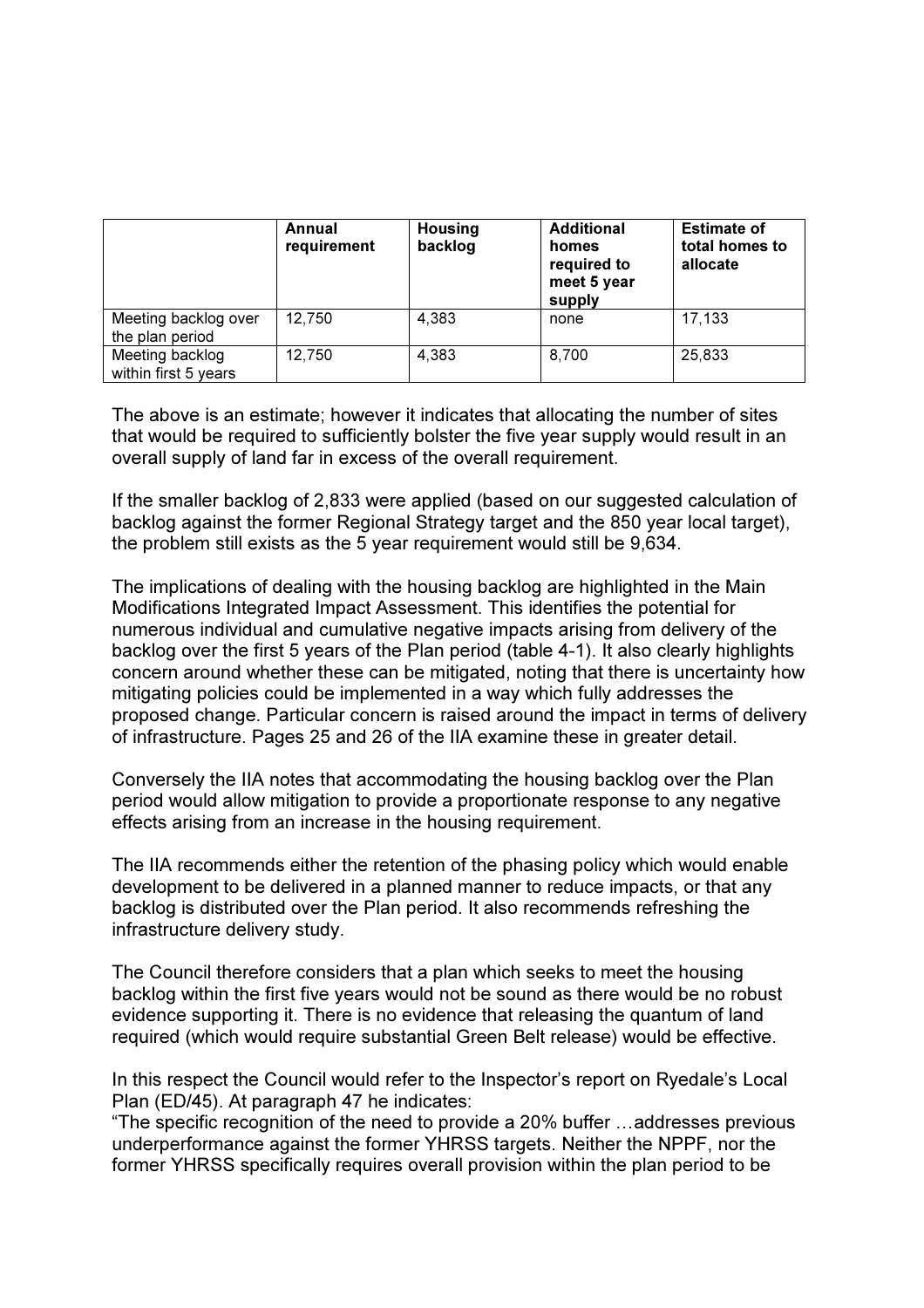increased to compensate for past under performance, and with the revocation of the YHRSS, it could be argued that the need to make specific provision for this shortfall is no longer necessary. Adding this backlog to the 20% NPPF buffer might increase the choice of housing sites, but it would increase the housing requirement in the short term to unrealistic and probably undeliverable levels, resulting in increased inmigration…"

Other inspector's have noted that there is no prescription as to how any backlog should be dealt with. The Inspector examining South Gloucestershire's Local Plan (appendix 1; paragraphs 95 to 98) supported averaging backlog over the plan period given that there was no certainty that the market could deliver the higher levels that meeting backlog in the first five years would require. This was also the approach adopted by the Inspector examining the West Lancashire Local Plan (appendix 2; paragraphs 60 to 63).

### Phasing of sites

Whilst the Main Modifications IIA recommends retention of the phasing policy should housing backlog be required to be accommodated within the first 5 years of the Plan period (to ensure delivery in a planned way and reduce the impact on existing infrastructure), the Council also supports its retention however backlog is addressed. A more detailed response to the issue of phasing is provided in response to MM4, and so not re-iterated here, demonstrating that phasing policies are not contrary to the Framework.

#### **Summary**

The Council considers that delivering the housing backlog over the first 5 years of the Plan period would have significant negative impacts (as evidenced by the Integrated Impact Assessment). The scale of land release which would be required through the Sites and Policies document to achieve this would effectively nullify much of the Local Plan strategy and supporting policies and risk unnecessary Green Belt release.

The land release required would also have infrastructure implications, as the IIA highlights. The IIA rightly indicates the need for the Infrastructure Delivery Study to be refreshed to assess the implications of the higher dwelling requirement. However until this is undertaken it is considered that there is no evidence that the infrastructure requirements of the scale of land release required by meeting the backlog within the first five years of the Plan period can be met. The most appropriate approach would be to ensure that any backlog is averaged out over the plan period as a whole.

The Council therefore considers that the appropriate approach to adopt, as supported by the findings of the IIA, would be to accommodate the housing backlog over the Plan period.

#### Change requested:

The last sentence of the first paragraph of CS6 should be amended as follows: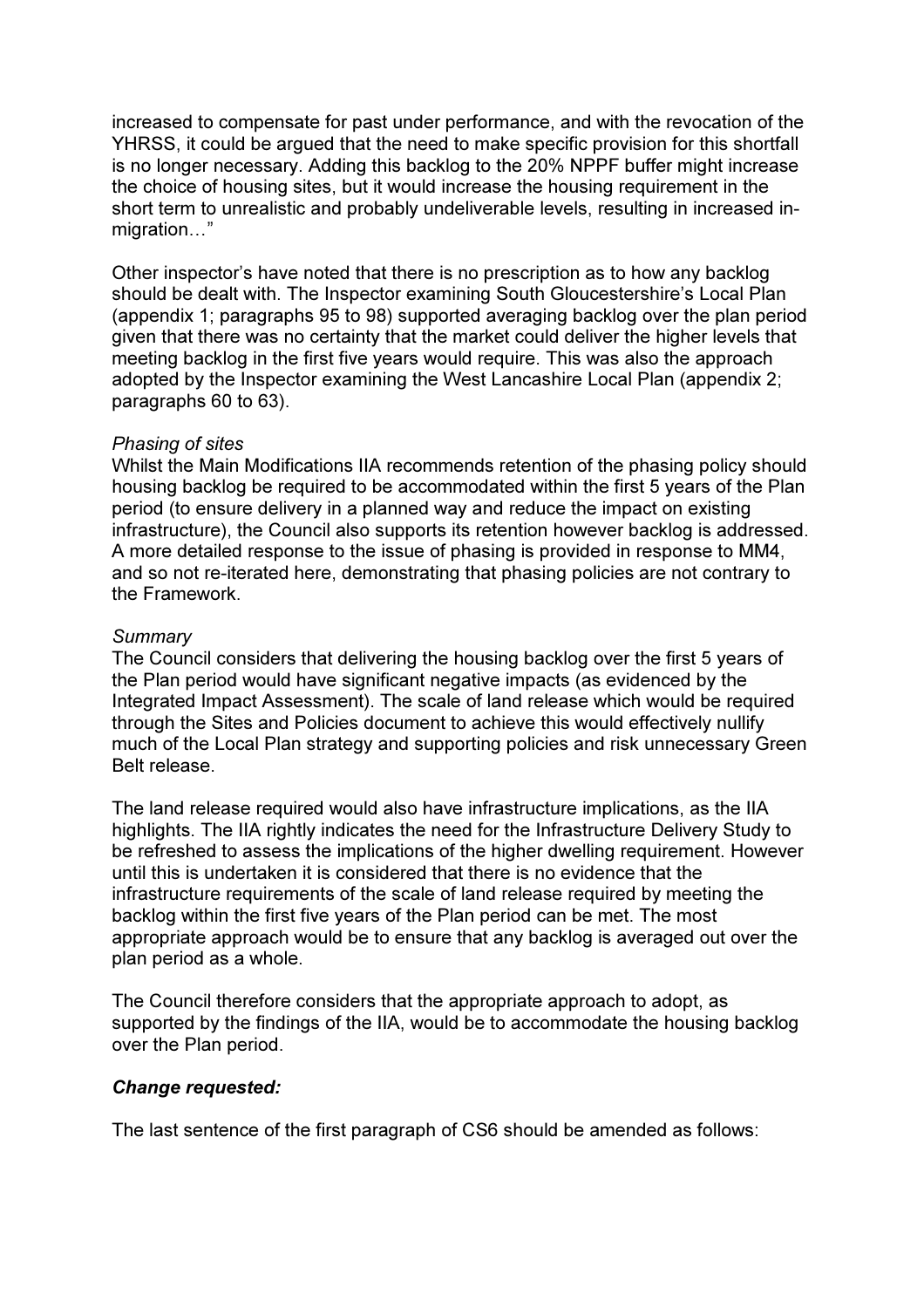The Council will aim to accommodate the backlog within the first five years of the Plan period (or evenly distributed throughout the plan period) accommodate the backlog evenly distributed throughout the plan period.

Reinstate criteria c(ii) as a new criteria c as follows:

c. Phasing for the release of sites not within the broad location for growth will be set out in the Sites and Policies document , having regard to the principles set out in Policy CS3 Location of New Development.

Consequently criteria c. as shown in MM3 should revert back to its original numbering (d.)

Main Modification Number: MM4 Support/Object: Object

The Council broadly supports the wording of this modification, which was suggested by the inspector during the hearing sessions. However the Council continues to consider the inclusion of phasing policies appropriate and in line with the Framework.

The Main Modifications IIA recommends retention of the phasing policy should housing backlog be required to be accommodated within the first 5 years of the Plan period (to ensure delivery in a planned way and reduce the impact on existing infrastructure). The Council also supports its retention however backlog is addressed.

The Inspector examining the Reigate and Banstead Local Plan (appendix 1) faced a similar situation with Policy which sought to phase the release of Greenfield sites. He noted that "…introducing the often easier-to-develop greenfield sites at an early stage risks undermining the "urban areas first" strategy which lies at the heart of the [plan]." (paragraph 71). Consequently the Inspector found that an approach which allows greenfield sites only when necessary to maintain a five year supply is sound.

The Inspector examining Chorley's Local Plan also found that with modifications its "Phasing of Housing Development" policy, in its Sites and Policies document, could be made sound (appendix 2; paragraphs 57 to 62).

Whilst the detail and circumstance of these Plans are likely to differ to Rotherham, they demonstrate that other Inspector's have found the principle of phasing development acceptable and not contrary to the Framework. Furthermore the Government's recently published Planning Practice Guidance notes that Local Plan policies should reflect the desirability of re-using brownfield land (Viability; paragraph 25).

Rotherham's Core Strategy policies provide for this concept, with the detail of any phasing policy to be developed through the Sites and Policies document (which would be examined by the Inspector appointed to examine that document).

The Council therefore remain of the view that the phasing of sites is an approach which complies with the Framework and modifications which removed the ability to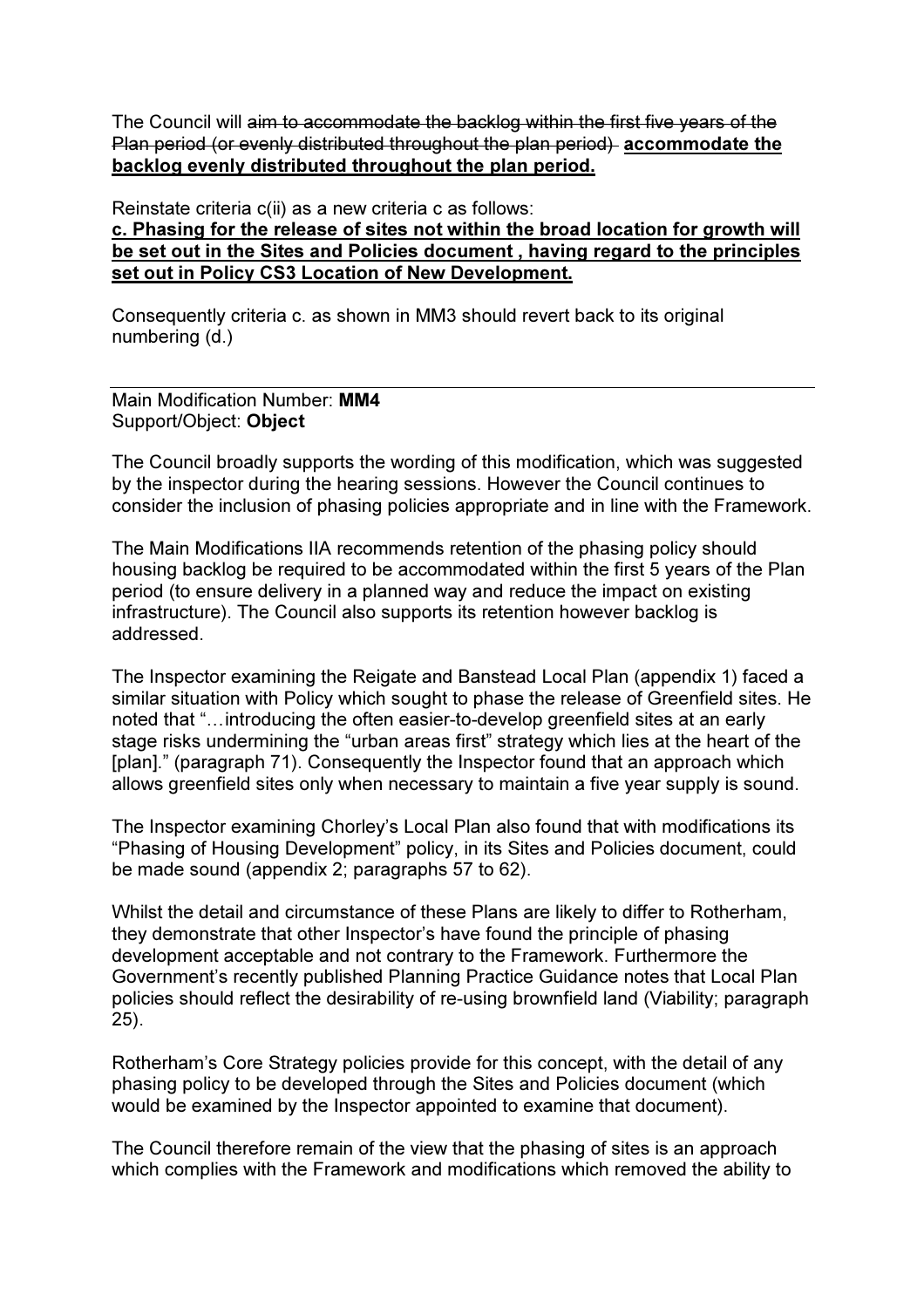take this forward, if necessary, through the Sites and Policies document should be re-instated.

# Change requested:

Amend the first line of CS3 as set out in MM4 as follows: "In allocating a site for development and for the purposes of phasing in the Sites and Policies document, the Council will have regard to relevant sustainability criteria, including its:…."

Main Modification Number: MM5 Support/Object: Support

The Council supports the Modification in relation to Low Carbon and Renewable Energy as drafted, and welcomes the clarity that it provides. Justification for the Modification was provided by the Council in its response to Matter 1 (Q1.19 and appendix 1), and during the hearing sessions for Matter 1 itself.

Main Modification Number: MM6 Support/Object: Object

MM6 sets out two trajectories and supporting text based on the two options set out in MM3 for accommodating the housing backlog. The Council's response in set out in response to MM3, and hence not repeated in detail here, the Council acknowledges the general principle of addressing the backlog of housing from the previous plan period, however it considers that the backlog should be calculated against the former Regional Strategy target from 2004 to 2008 and that from 2008 it should be calculated against the proposed new annual housing target. It also contends that any housing backlog should be accommodated over the Plan period.

As such the Council objects to the trajectory and supporting text based on meeting the housing backlog in the first 5 years. Of the two options presented, the Council supports the inclusion of the alternative trajectory and supporting text based on meeting the housing backlog over the Plan period.

However as our response to MM3 sets out, the Council has concerns regarding the calculation of the housing backlog. Given the apparent acceptance that 2008 based projections are appropriate for determining objectively obsessed needs, it is considered to logically follow that any backlog from 2008 (the base date of projections) should also be against the locally determined target. The Council therefore contends that the overall requirement should be comprised of:

- The annual requirement over the plan period (12,750); plus
- Backlog in delivery against the RS target from 2004/5 to 2007/8 and against the new annual target of 850, from 2008/9 to 2012/13

This results in an overall requirement of 15,583 (12,750 plus backlog of 2,833).

As such the Council suggests that the housing trajectory and accompanying explanatory text should reflect these figures. Amendments reflecting this are proposed below.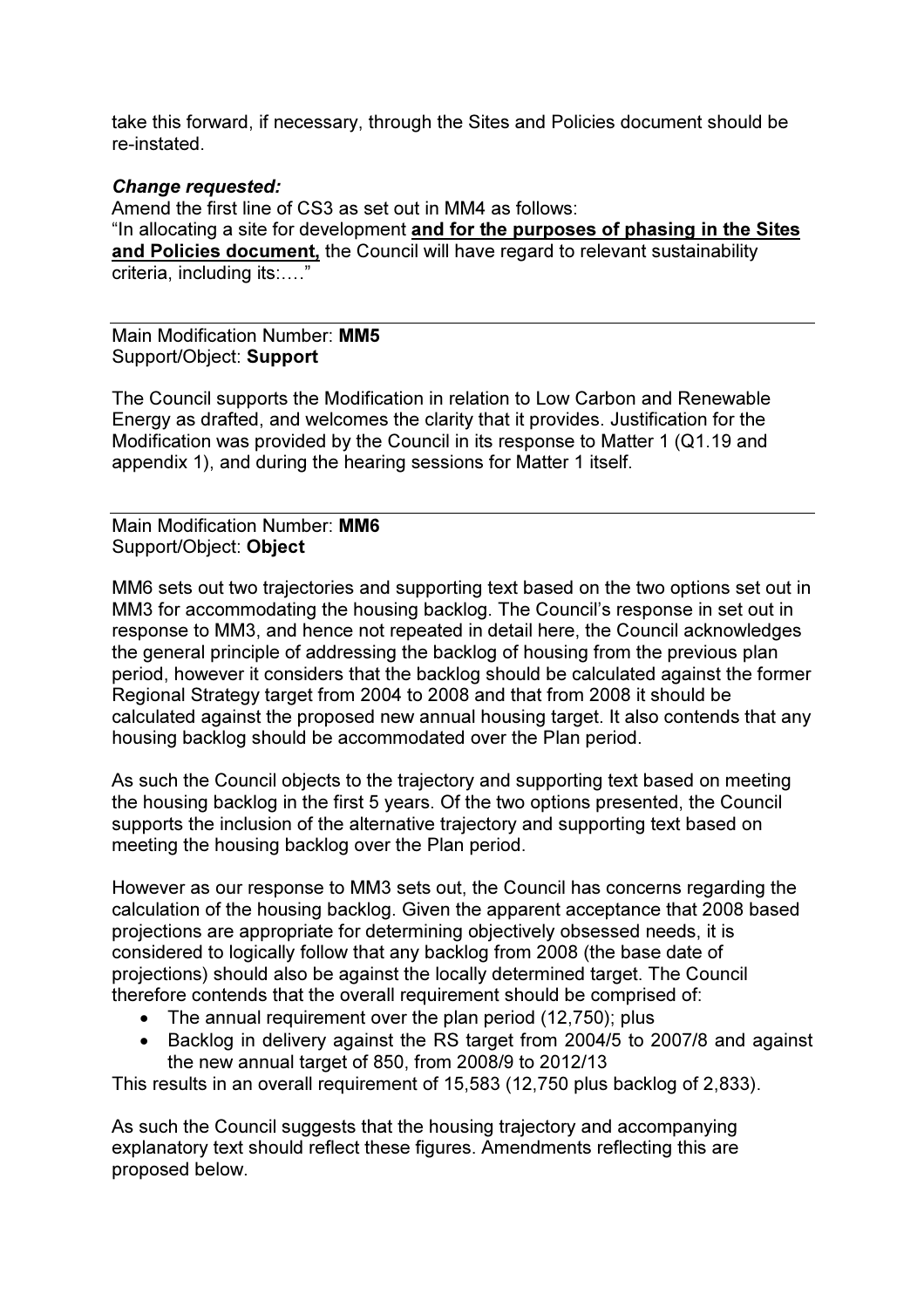# Change requested:

The Core Strategy should include the alternative trajectory and supporting text based on meeting the backlog over the Plan period set out below:



|                                                 | $-2014$<br>ო<br>201 | ഗ<br>$\overline{201}$<br>4<br>$\overline{\phantom{0}}$<br>$\overline{S}$ | 2016<br>ιġ<br>201 | $\overline{ }$<br>201<br>2016- | $-2018$<br>↖<br>201 | 2018-2019 | 2019-2020 | $\overline{\phantom{0}}$<br>202<br>2020- | 2022<br>$\overline{\phantom{0}}$<br>202 | 2023<br>2022-2 | $-2024$<br>2023- | 2024-2025 | 2025-2026 | 2027<br>2026- | 2028<br>Ñ<br>202 |
|-------------------------------------------------|---------------------|--------------------------------------------------------------------------|-------------------|--------------------------------|---------------------|-----------|-----------|------------------------------------------|-----------------------------------------|----------------|------------------|-----------|-----------|---------------|------------------|
| Projected Net<br>Additions                      | 700                 | 900                                                                      | 1100              | 1100                           | 1100                | 1100      | 1100      | 1100                                     | 1100                                    | 1100           | 1100             | 1022      | 1022      | 1022          | 1022             |
|                                                 |                     |                                                                          |                   |                                |                     |           |           |                                          |                                         |                |                  |           |           |               |                  |
| Annual<br>Requirement                           | 1247                | 1247                                                                     | 1247              | 1247                           | 1247                | 935       | 935       | 935                                      | 935                                     | 935            | 935              | 935       | 935       | 935           | 935              |
| Annual<br>Requirement<br>taking into<br>account |                     |                                                                          |                   |                                |                     |           |           |                                          |                                         |                |                  |           |           |               |                  |
| actual/projected<br>completions                 | 1283                | 1311                                                                     | 1327              | 1346                           | 1368                | 1052      | 1047      | 1040                                     | 1031                                    | 1020           | 1004             | 1000      | 992       | 977           | 932              |

#### Table xx: Summary of Housing Requirement

| Backlog against RSS 2004/5 to 2013/14        | 4383  |
|----------------------------------------------|-------|
|                                              |       |
| Core Strategy Requirement 2014/15 to 2028/29 | 12750 |
| <b>Total Requirement</b>                     | 17133 |
|                                              |       |
| $5y$ Reg + Backlog +20%                      | 6855  |
| Annual Requirement in first 5y               | 1371  |
| Requirement Final 10 years                   | 10280 |
| Annual Requirement in final 10y              |       |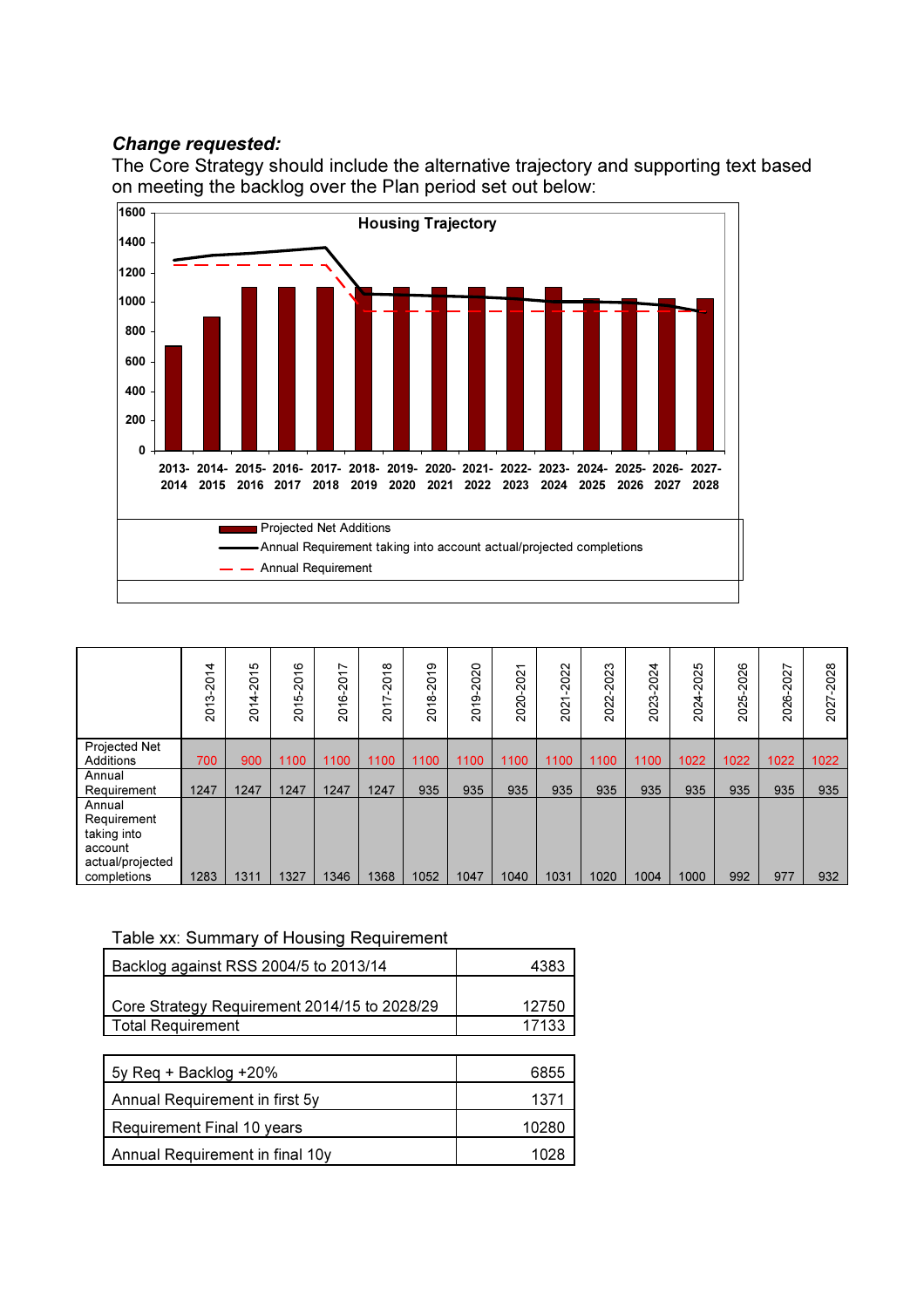Table xx: Housing Completions 2004 to 2013

|                                | 2004/05 | 2005/06 | 6/07<br>$\overline{200}$ | $\infty$<br>2007/0 | 2008/09 | 0<br>2009/1 | ↽<br>2010/1 | N<br>$\mathbf{z}$<br>201 | ∾<br>$\overline{27}$<br>201 | Totals  |
|--------------------------------|---------|---------|--------------------------|--------------------|---------|-------------|-------------|--------------------------|-----------------------------|---------|
| <b>Target</b>                  | 750     | 750     | 750                      | 750                | 850     | 850         | 850         | 850                      | 850                         | 7250    |
| <b>Net</b><br><b>Additions</b> | 496     | 306     | 457                      | 525                | 606     | 339         | 485         | 688                      | 515                         | 4417    |
|                                |         |         |                          |                    |         |             |             |                          |                             |         |
| <b>Difference</b>              | $-254$  | $-444$  | $-293$                   | $-225$             | $-244$  | $-511$      | $-365$      | $-162$                   | $-335$                      | $-2833$ |

Note:

2004/5 to 2007/8 – shortfall determined against former Regional Strategy housing target 2009/9 to 2012/13 – shortfall determined against Core Strategy annual requirement

5.3.xx The housing trajectory below illustrates expected housing delivery over the Plan period taking account of past rates of housing completions and conversions. It shows:

### • Past dwelling completion rates from 2008;

• Projected completion rates until from 2013 to 2028, based on contributions of the various components of housing supply. This includes existing allocated sites, existing commitments as well the assumption that future allocations in the Local Plan will be managed to meet future requirements;

# • The annual housing requirement, taking into account the backlog distributed evenly throughout the Plan period (see Table XX: Summary of Housing Requirement) and

• The average annual target at any given year, taking into account previous completion rates (**known or assumed, as appropriate**). This figure is calculated by taking the total number of dwellings in the remaining requirement, divided by the number of years remaining.

### Past completion rates and the resultant backlog are shown in Table XX 'Housing Completions 2004 to 2013'. The trajectory reflects analysis of the various components that will make up future housing supply and the delivery timescales, using evidence provided by the Joint Sheffield / Rotherham Strategic Housing Land Availability Assessment (SHLAA).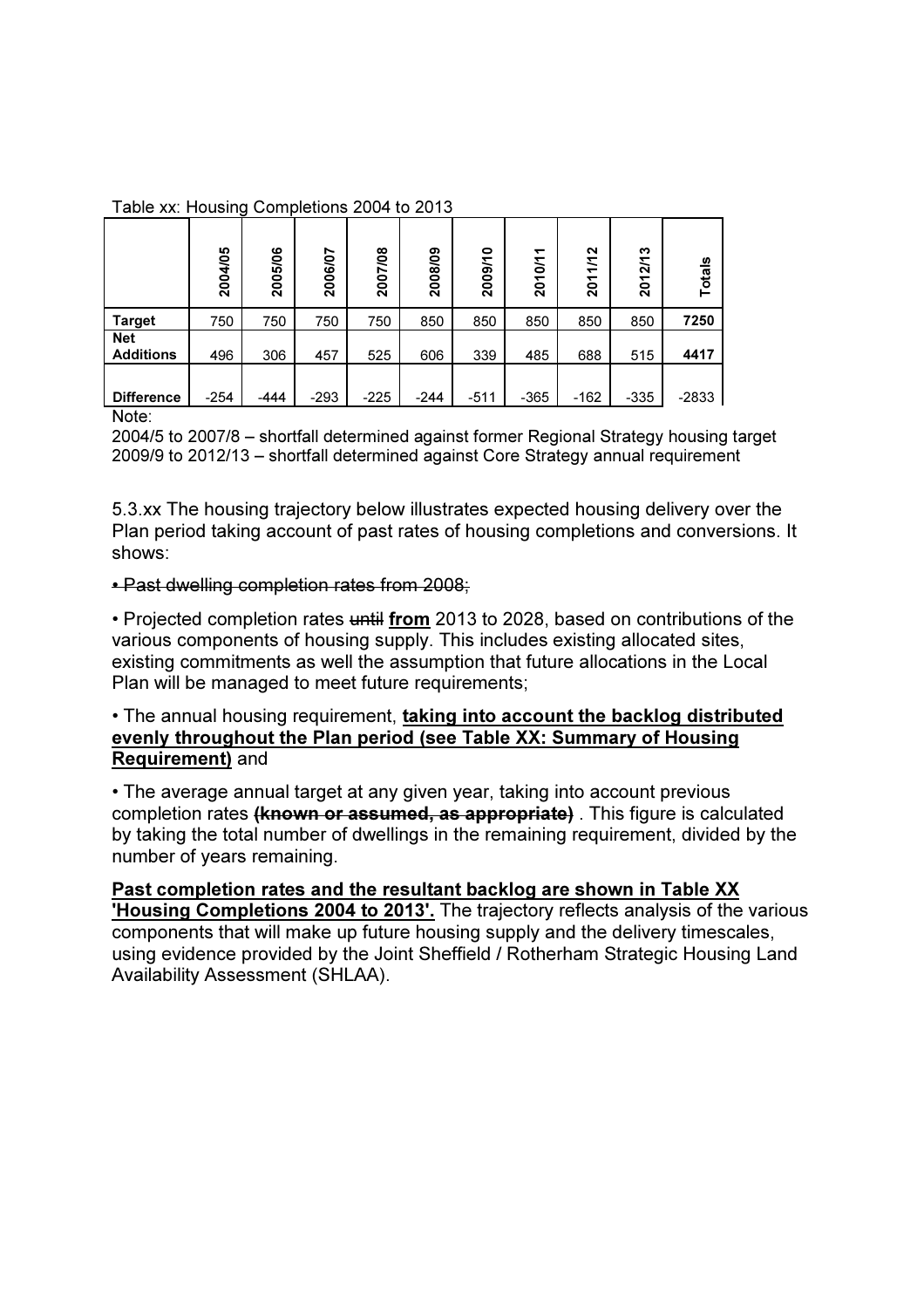Main Modification Number: MM7 Support/Object: Support

The Council's Strategic Green Belt Review (LEB/16) assessed the relative contribution to Green Belt purposes of land within the Core Strategy's 'broad locations for growth' (including the area now proposed as a strategic allocation). On this basis the Council supports the wording of this modification, which clarifies that the evidence provided justifies Bassingthorpe Farm as a strategic allocation.

Preparation of the Bassingthorpe Farm Concept Framework Report (KSD/6) has also been informed by a more detailed Green Belt Assessment undertaken on behalf of the land owners which demonstrates that the site can be taken out of the Green Belt, and that other amendments to the Green Belt will be made through the Sites and Policies document.

It is noted that further work will be required on the masterplan for the Bassingthorpe Farm Strategic Allocation. This will present further opportunity for community consultation and input into how the area will be developed.

Main Modification Number: MM8 Support/Object: Support

The Council supports the Modification as drafted, and welcomes the clarity it provides.

It is noted that further work will be required on the masterplan for the Bassingthorpe Farm Strategic Allocation. This will present further opportunity for community consultation and input into how the area will be developed.

Main Modification Number: MM9 Support/Object: Support

The Council supports the Modification as drafted, and welcomes the clarity it provides.

Main Modification Number: MM10 Support/Object: Support

The Council supports the Modification as drafted, and welcomes the clarity it provides.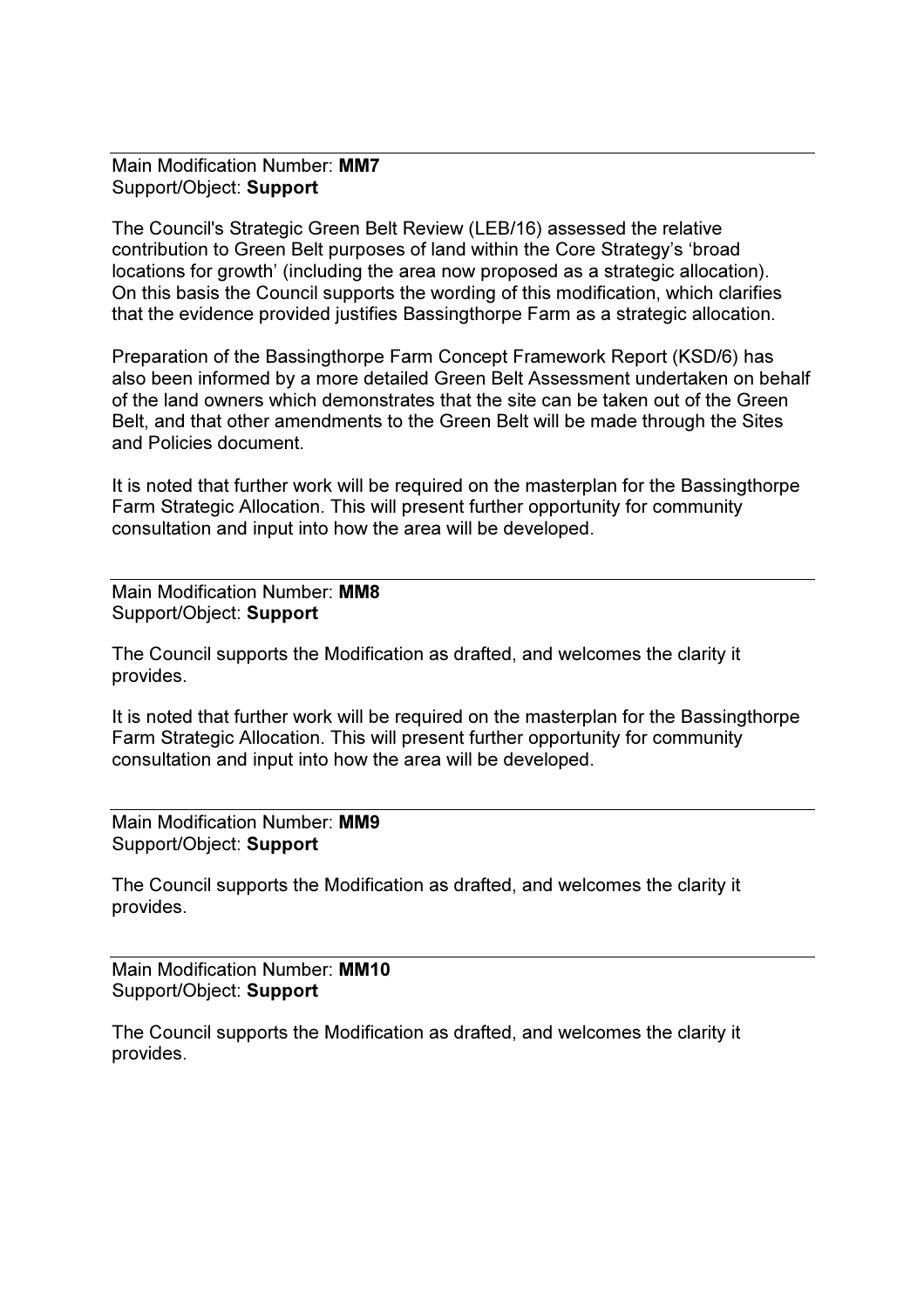Main Modification Number: MM11 Support/Object: Support

The Council supports the Modification as drafted, and welcomes the clarity it provides.

Main Modification Number: MM12 Support/Object: Object

The Council broadly supports this Modification which illustrates the housing and employment distribution as set out in MM1; however in line with its response to MM2 and MM33 the Council has concerns regarding the overall housing requirement (in terms of backlog). These are not repeated here; however in summary the Council considers that there is an inconsistency between accepting that the 2008 based projections are the most realistic basis for assessing need, and requiring backlog between 2004 and 2013 to be determined against the revoked Regional Strategy target. Given that 2008 is the base date for the projections supporting the housing target it is suggested that between 2004/5 and 2007/8 the backlog should be determined against the former Regional Strategy target but that between 2008/9 and 2012/13 the backlog is more appropriately determined against the new 850 per year housing target.

This gives a backlog total of 2,833 and would result in an overall housing target of 15,583. It is suggested that this revised target should be reflected in the Policy in terms of housing distribution between settlements. Revised figures are therefore provided.

# Change requested:

|                                                                          | <b>Housing</b> |                |
|--------------------------------------------------------------------------|----------------|----------------|
|                                                                          | No.            | $\%$           |
| Rotherham urban area excluding Bassingthorpe Farm Strategic Allocation)  | 4,500          | 29             |
| Bassingthorpe Farm Strategic Allocation                                  | 1,700          | 11             |
| Rotherham urban area (including Bassingthorpe Farm Strategic Allocation) | 6,200          | 40             |
| Dinnington, Anston & Laughton Common (exc. Dinnington East)              | 600            | 4              |
| Dinnington East                                                          | 800            | 5              |
| Wath-upon-Dearne, Brampton Bierlow & West Melton                         | 1,400          | 9              |
| Bramley, Wickersley & Ravenfield Common                                  | 900            | 6              |
| Waverley                                                                 | 2,500          | 16             |
| Maltby & Hellaby                                                         | 780            | 5              |
| Aston, Aughton & Swallownest                                             | 610            | 4              |
| Swinton & Kilnhurst                                                      | 610            | 4              |
| Wales & Kiveton Park                                                     | 450            | 3              |
| Catcliffe, Treeton & Orgreave                                            | 150            | 1              |
| <b>Thorpe Hesley</b>                                                     | 150            | 1              |
| Thurcroft                                                                | 300            | $\overline{2}$ |
| Smaller villages                                                         | 150            | 1              |
| Total                                                                    | 15.600         | 101            |

Map 5 should be amended to reflect the housing requirement and distribution set out below: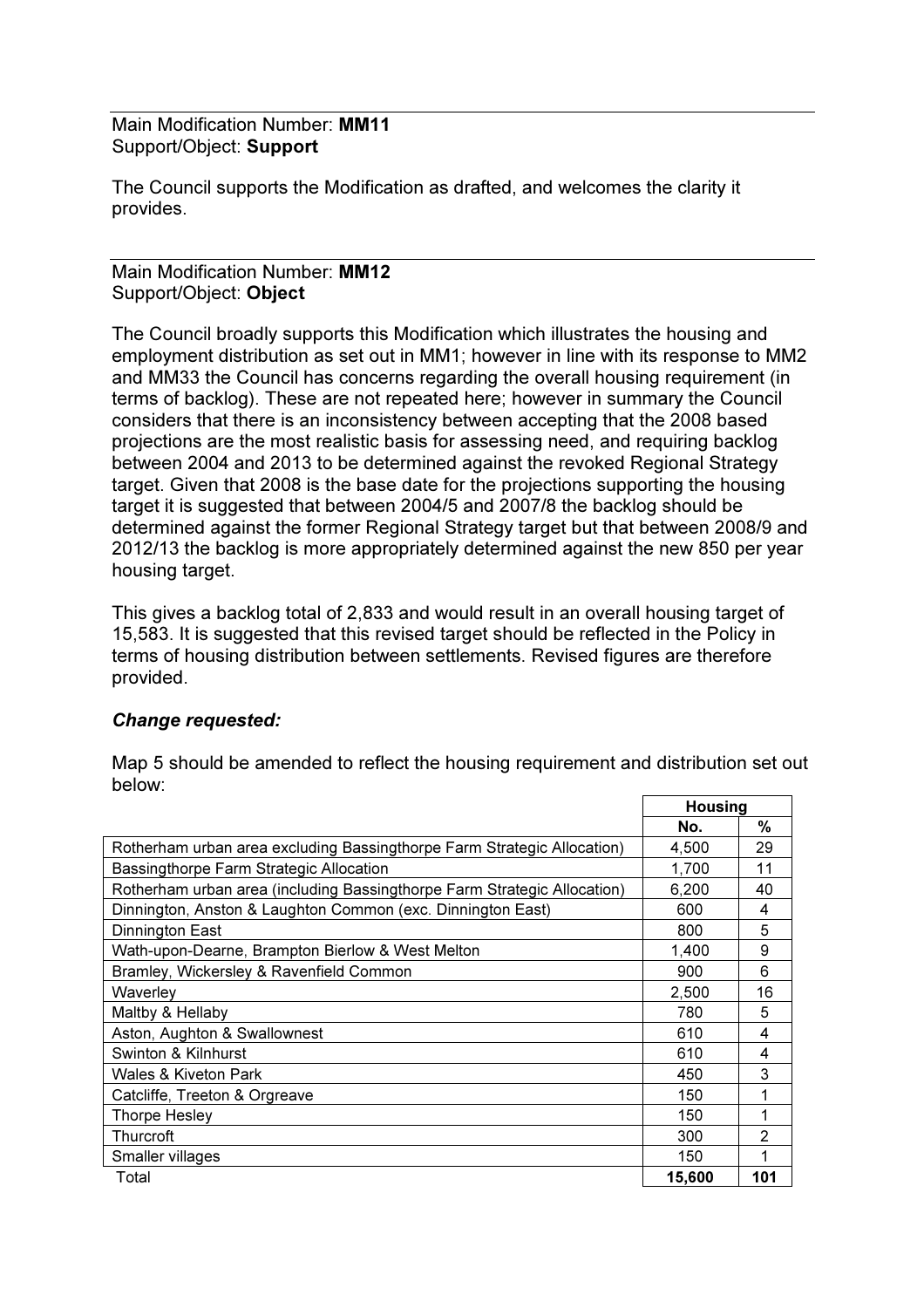Main Modification Number: MM13 Support/Object: Object

The Council does not support the identification of Waverley as a District Centre. This is neither justified or effective. The local centre uses which form part of the extant planning permission are split over several areas and therefore a single 'district centre' cannot be defined on the Policies Map. As such the ability to define primary and secondary shopping areas in line with paragraph 23 of the Framework is compromised.

The retail hierarchy set out in Policy CS12 is supported by a robust evidence, primarily comprising the 2011 borough wide retail and leisure study (LEB/18). This identified a hierarchy of town and district centres. With regard to the planned development at Waverley the study states:

"9.98 In relation to the proposed new Waverley community at Catcliffe, which we understand may comprise up to 4,000 residential units, we recommend that it is serviced by a new local centre that should contain an appropriate range of smaller retail stores and services (see Appendix 5L). It will be important that the overall size of the new centre in retail terms is broadly commensurate with the new population of the area and that retail provision is added in line with the completion of the new housing."

Planning permission has been granted at Waverley, in outline, for up to 5,400 sqm of floorspace within use classes A1, A2, A3, A4 and A5 (appendix 1: condition number 7 in the decision notice).

A further 500 square metres of retail floorspace has outline planning permission as part of the adjacent site (Helical Governetz) which is intended to accommodate Government department relocations. As such the first occupation of office space is limited to users wholly engaged in the provision of regional authority and government services and/or national government services (including outsourced support services provided by private sector business support organisations and/or consultants (appendix 2: see condition 3 of the decision notice). Condition 12 (appendix 2) also restricts the opening of the retail and leisure development to trade until the first 12,000 square metres of B1(a) office floorspace is occupied.

This proposal envisaged accommodating Government department relocations, however development has not come forward and other uses have been granted on part of the site, including a new training centre. Whilst it is a 10 year outline permission there is no evidence that the Government departmental relocation is expected to take place. In any case the area which may be subject to retail development is separate from the other sites intended for local centre uses at Waverley. As such it is not considered that it could form part of a district centre at Waverley.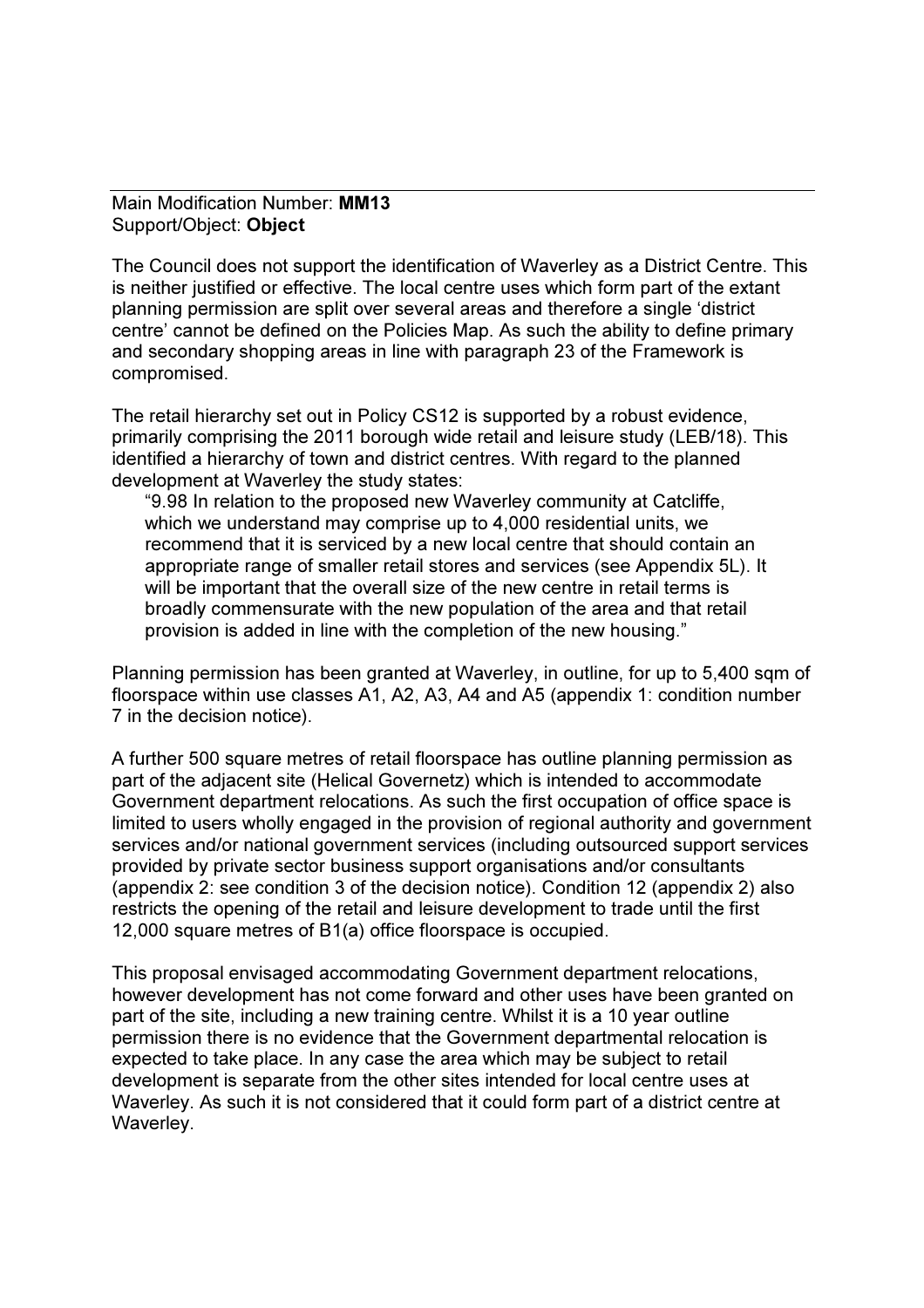With regard to the new community at Waverley, the decision notice (appendix 1) provides a reason for planning condition 7 (discussed above), which indicates that the Council considers this sufficient to achieve the objectives of policy RET6 'Local Shopping Provision' of the adopted Rotherham UDP (LEB/28). Furthermore condition number 9 stipulates that a minimum of 1,300 sqm and a maximum of 1,900 sqm of gross retail floorspace (Class A1) shall be provided within the development. The reason provided for this condition is

"In order to ensure the retail floorspace is of the type and scale for which a need has been identified and which is appropriate to the scale of the neighbourhood centre, in accordance with Policy RET6 'Local Planning Provision' of the Adopted Rotherham UDP and with Paragraph 26 of the NPPF." (Our underlining).

It is clear from the above that planning permission has been granted to ensure floorspace provision of a local centre scale to serve the needs of the new community. Permission for a district centre was neither sought nor granted.

Barton Wilmore have previously argued that the totality of retail provision at Waverley warrants its inclusion as a district centre. However this argument ignores the fact that uses are not concentrated in one location; the proposed development at Waverley does not form one single centre. The attached extract from the latest approved masterplan (appendix 3) shows the mixed use areas (shown pink) in which the local centre uses will be located. It is clearly evident from this that the proposed local centre uses are set out in two primary locations. Furthermore should any retail floorspace come forward as part of the Helical Governetz scheme, then this again would be separate from the provision at the new community.

As such the retail provision should more appropriately be considered as two local centres. This is reflective of the fact that within other settlements retail and other community services and facilities are spread over a number of centres and locations. Taken in totality the uses at Waverley may be of a similar scale to higher order centres; however adopting this approach the totality of retail floorspace at local and other centres within other settlements could be of a scale to classify as a higher centre. The reality is that such uses are provided in separate locations and therefore it is illogical to conclude that a higher order centre is created.

The classification of Waverley as a district centre is neither supported by the extant planning permission, nor the 2011 Retail and Leisure Study. A district centre is neither deliverable nor effective, and the Council considers that a district centre identification is not supported by robust evidence base.

#### Change requested:

Main Modification 13 should be deleted. The hierarchy of centres should remain as set out in Policy CS12 of the Publication Core Strategy.

Main Modification Number: MM14 Support/Object: Support

The Council supports the Modification as drafted, and welcomes the clarity it provides.